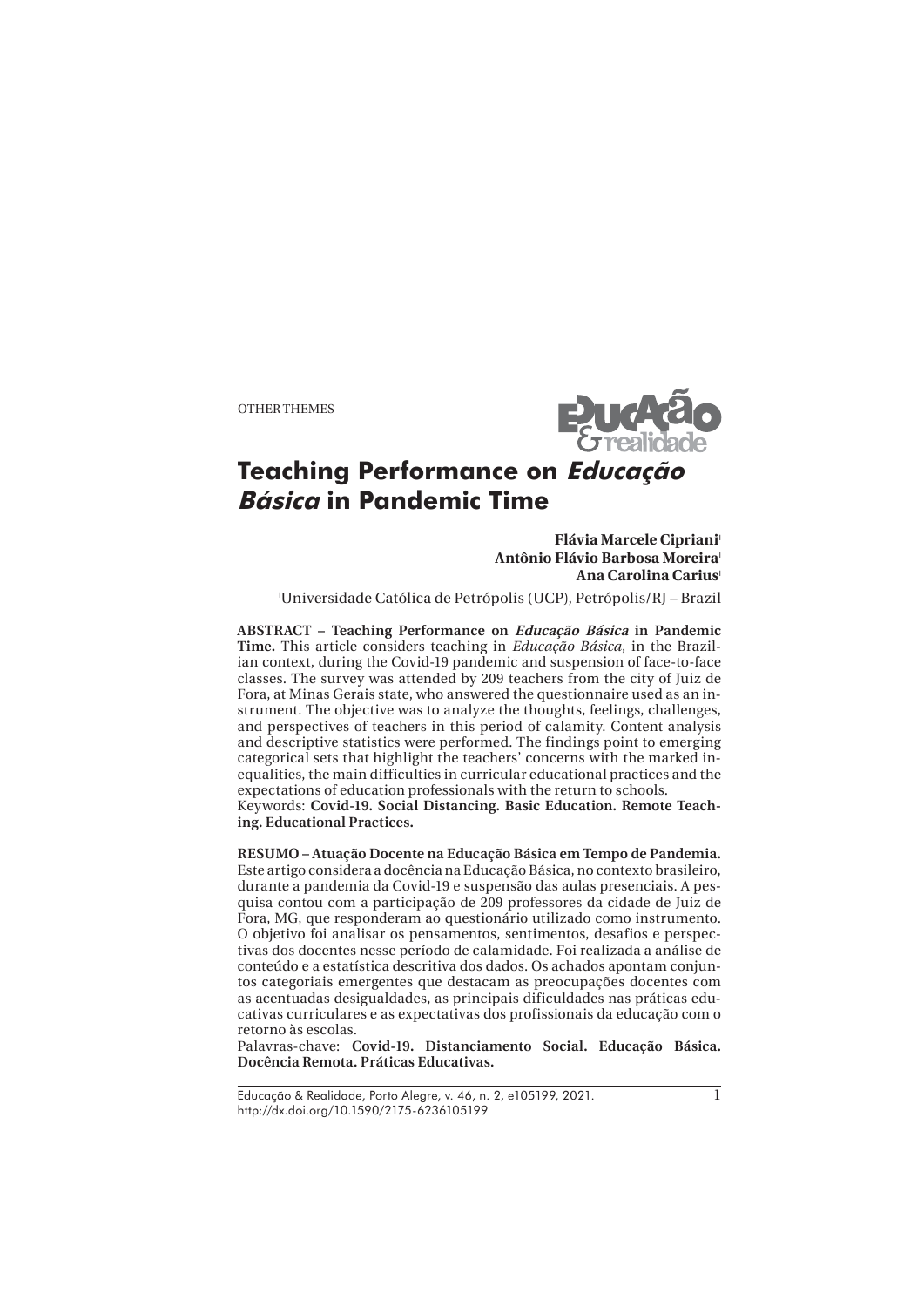## **Introduction**

Since the end of 2019, the new coronavirus agent has spread rapidly around the world, affecting various segments of society, including the school education system. According to the World Health Organization (WHO), Covid-19 is a disease whose clinical condition can vary from asymptomatic infections to severe respiratory conditions (WHO, 2020). In this sense, due to the increasing rates of new cases and deaths in several countries, in March 2020, the disease was characterized as a pandemic one and the countries had to involve the entire government and society in order to save lives and minimize the impacts of calamity (WHO, 2020).

In Brazil, the *Educação Básica*<sup>1</sup> schools, due to the adoption of quarantine as a measure to contain the contagion of the virus, had their face-to-face classes suspended. Saraiva, Traversini and Lockmann (2020) point out that the paralysis of practices in schools caused the transposition of school activities through the use of digital tools, especially in private educational institutions. For Dussel (2020), the classroom is a particular environment that enables ways of working with knowledge, which organizes bodies and times in activities, which pose intellectual challenges not aligned to the improvised educational arrangements in the emergency. In this scenario, the challenge arises for the search for alternatives for maintaining school activities. Difficulties were tensioned in the school communities and mention should be made of some regulations prepared to deal with the outbreak, especially those that influenced the educational context in the city of Juiz de Fora, Minas Gerais.

Law nº. 13,979, of February 6, 2020 (Brazil, 2020a), which has the possible measures aimed at protecting the community, establishes that social distance and quarantine are alternatives to prevent the spread of the new coronavirus. In view of the provisions, Decree no. 47,886, of March 15, 2020 (Minas Gerais, 2020b) instituted the *Plano de Prevenção e Contingenciamento em Saúde da Covid-19* Committee, according to the Public Health emergency situation declared by Decree NE nº. 113, of March 12, 2020 (Minas Gerais, 2020a), for decisions on the implementation of measures in the state, according to the phase of containment and mitigation of the epidemic.

The growing number of cases, in Brazil and in Minas Gerais, led the Extraordinary Committee Covid-19 to formalize deliberation no. 18, of March 22, 2020, establishing that face-to-face activities in *Educação Básica*, in the state system, should be suspended indefinitely (Minas Gerais, 2020c). In addition, the Conselho Estadual de Educação (Minas Gerais, 2020d) published, on March 27, 2020, guidelines related to the reorganization of school activities, determining that, in Elementary and Middle Schools, and High School on an exceptional basis, any curricular components could be worked on remotely, observing the possibilities of online access for students and teachers. It should be stressed that the document did not provide any provision of the non-face-to-face modality for Kindergarten.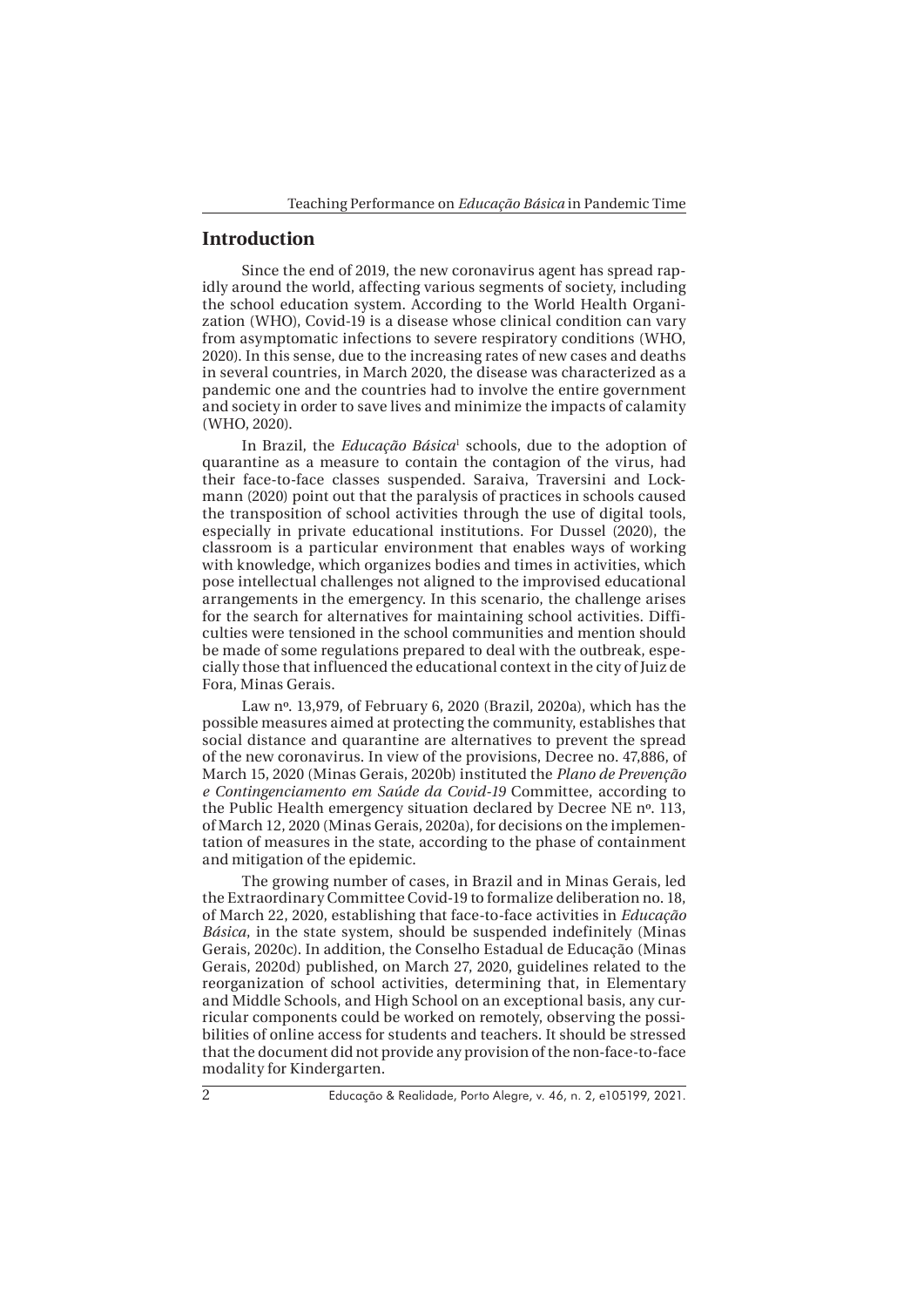On April 28, 2020, the Conselho Nacional de Educação (CNE) approved the Guidelines to guide *Educação Básica* schools and Higher Education Institutions during the pandemic period (Brazil, 2020b). These suggested that states and cities look for alternatives to minimize the need for face-to-face replacement of school days, in order to maintain a flow of school activities to students, while the emergency situation persisted. Also, they authorized the education systems to compute nonface-to-face activities to fulfill the workload, listing a series of non-faceto-face activities that could be used during the pandemic situation. Video classes, virtual platforms, social networks, television or radio programs and printed teaching material were some of the possibilities suggested. In the search for efficient solutions to avoid an increase in inequality, evasion, and repetition, the CNE recommended that activities be offered from early childhood education.

It is noted that the school education system suffered instabilities and discrepancies due to the unpredictability caused by the worldwide spread of Covid-19. Morgado, Sousa and Pacheco (2020) affirm that the change in the way teachers work is a good example, given that the online teaching adopted accelerates, in an intense way, the predominance of digital subjectivity. Ferreira and Barbosa (2020) emphasize that the pandemic leads educational institutions, public and private, to raise the debate on the role of education in today's society. In this premise, the present research is justified by the need to give voice to *Educação Básica* teachers, directly involved in the circumstances experienced by school institutions, so that thoughts, feelings, challenges, and perspectives can be recognized and analyzed, for the benefit of education and all those involved in the teaching-learning process.

#### **Method**

The present study used the questionnaire as a technique for collecting data. Descriptive statistics and qualitative analysis of the responses emerging from the 209 teachers of Kindergarten to High School in *Educação Básica* were adopted in the city of Juiz de Fora, Minas Gerais. According to Chaer, Diniz and Ribeiro (2011), the questionnaire is a very viable and pertinent technique when it comes to problems whose research objects correspond to empirical issues, involving opinions, perceptions, positions, and preferences of the respondents.

The questionnaire was prepared by Google Forms, with multiple choice and discursive questions. According to Gil (1999), the instrument's questions must be formulated in a clear, concrete, and precise manner, not suggesting answers, and addressing a single idea at a time, enabling a more assertive interpretation. Chaer, Diniz and Ribeiro (2011) argue that the researcher should formulate questions in sufficient numbers, considering the proposed theme and the order of the inquiries, so that there is a connection.

Regarding the structure of the form, sent to all participants via WhatsApp or Messenger, it initially presented the researchers and the

Educação & Realidade, Porto Alegre, v. 46, n. 2, e105199, 2021.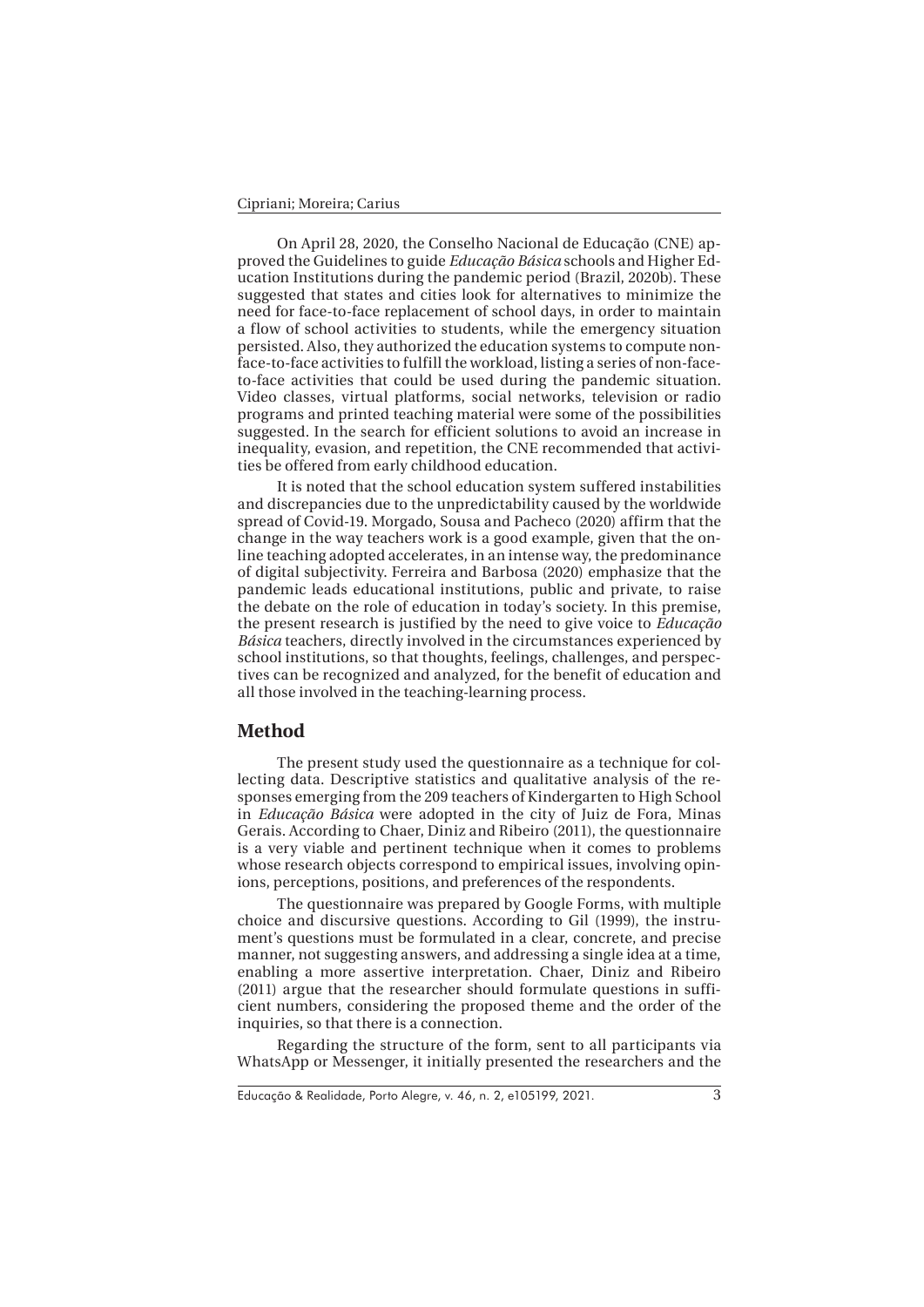subject of the study. Then it displayed the Informed Consent Document with the objective and justification of the research, as well as guarantees of the anonymity of the participants and the consolidation of the results. To proceed with the questionnaire, participants should first click on the acceptance option. Marconi and Lakatos (1999) emphasize the importance of being sent, along with the questionnaire, the nature of the research, its importance, and the need to obtain answers, seeking to arouse the interest of the guest in participating in the study. In the objective questions of the form, the participants indicated one or more options and wrote about other alternatives not included in the instrument. In the discursive questions, the participants freely wrote a paragraph for their respective answers. Chaer, Diniz and Ribeiro (2011) consider that open questions allow freedom of answers, in which the respondent's own language can be used.

For data analysis, the Content Analysis technique proposed by Bardin (2011) was adopted. According to the author, the object, in this analysis, is the word, the practice of the language carried out by identifiable emitters in the search for realities through messages. The technique aims at the knowledge of psychological, sociological, historical variables, among others, through a deduction mechanism, based on indicators reconstituted from a sample of private messages.

The different phases of Content Analysis were considered, which are organized in: a) pre-analysis - phase of the organization to make operational and systematize the initial ideas in the scheme of the development of the successive operations of the analysis plan; b) exploration of the material, a long and tedious phase, which consists of coding, discounting or enumeration operations, according to previously formulated rules; and c) treatment of results, inference and interpretation - in this phase, the gross results are treated in a way that they are meaningful and valid (Bardin, 2011).

# **Results and discussion**

The results of the closed format questions were organized in tables with graphics that analyze the profile of the participants and the technologies used in the practice of remote teaching, during the Covid-19 pandemic.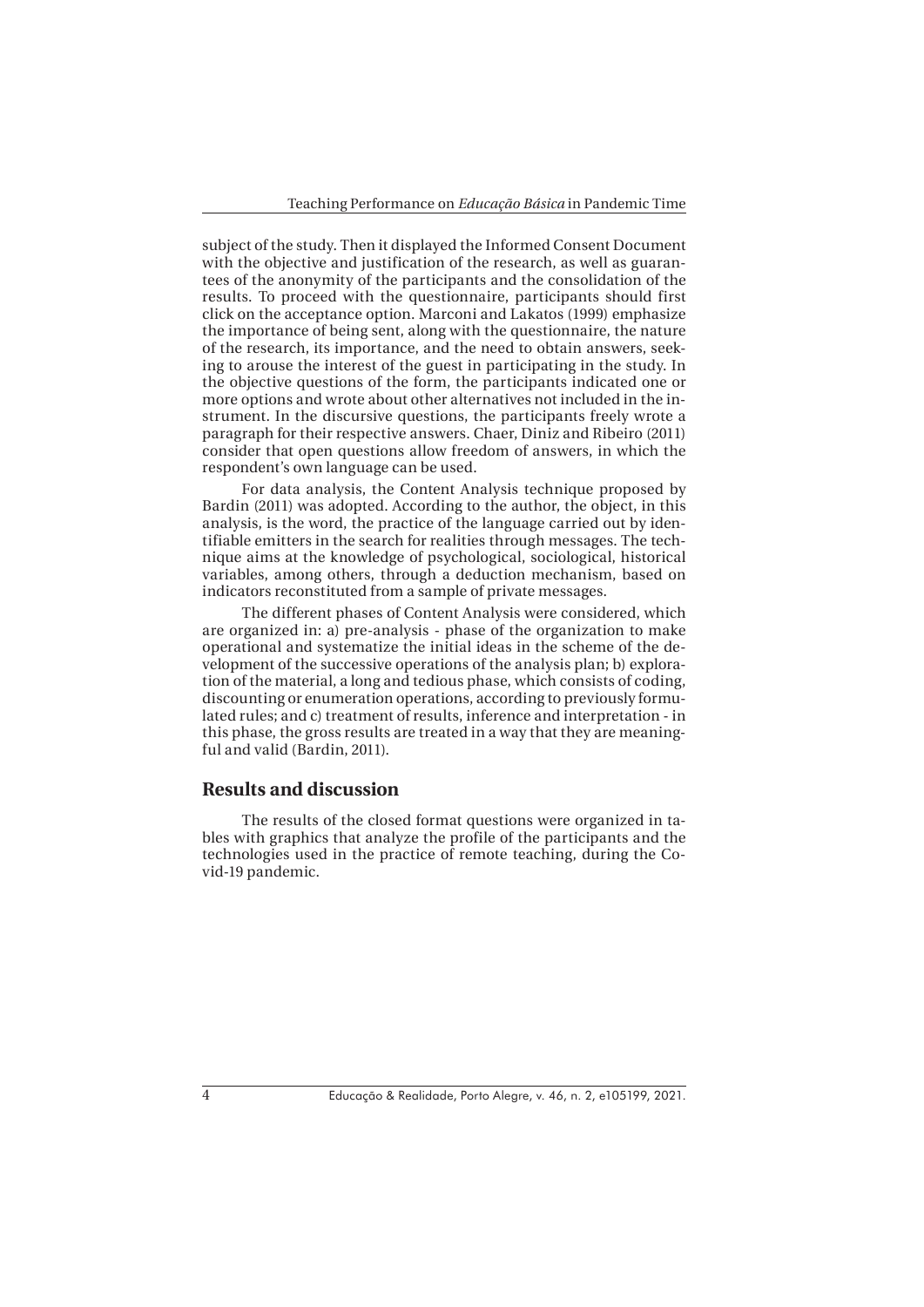#### Cipriani; Moreira; Carius



**Table 1 – Participants' Profile**

Source: Cipriani, Moreira e Carius (2020).

Chart 1 shows that the majority of participating teachers work in High School (31.03%). Respectively, the concentration of the sample indicates that teachers teach in Middle School (26,65%), Elementary School (24,76%), in Kindergarten (15,05%) and in Higher Education (2,51%). This last stage, although not part of the present research, emerged due to the fact that teachers who teach in High School also work in Higher Education. In this premise, it is added that the data revealed that 55.98% of these professionals teach exclusively in a teaching stage of Educação Básica, that 36.37% work in two and that 7.65% work in three or four educational stages, such as teachers with degrees in Music, Philosophy, Languages or Physical Education.

Regarding the time of experience, it is noted that the highest percentage (20.10%) is concentrated in the period of 11 to 15 years of teaching. Then, between 16 and 20 years old (19.62%), between 6 and 10 years old (17.22%), between 21 and 25 years old (15.79%), between 25 and 30 years old (13.88%) and for more than 31 years (7.18%). It is noteworthy that one of the participants stated that he had worked as a teacher for 45 years (0.48%). It is worth remembering that this research counted on the contribution of professionals with different performance periods, which corroborates the heterogeneity of this study sample.

It is observed that, when focusing on the training of the participants, the data point to a greater grouping of licensed teachers in the Pedagogia<sup>2</sup> course. (30,90%). It is believed that it is due to the fact that this course is aimed at teachers who work mainly in the first two stages of Educação Básica: Kindergarten and Elementary School. Then, there is evidence of training in the Languages course (18.88%), which is justified, because, in addition to the Portuguese language being, generally, a discipline with a greater number of classes in the curriculum, this is a course which also licenses teachers of Portuguese and other languag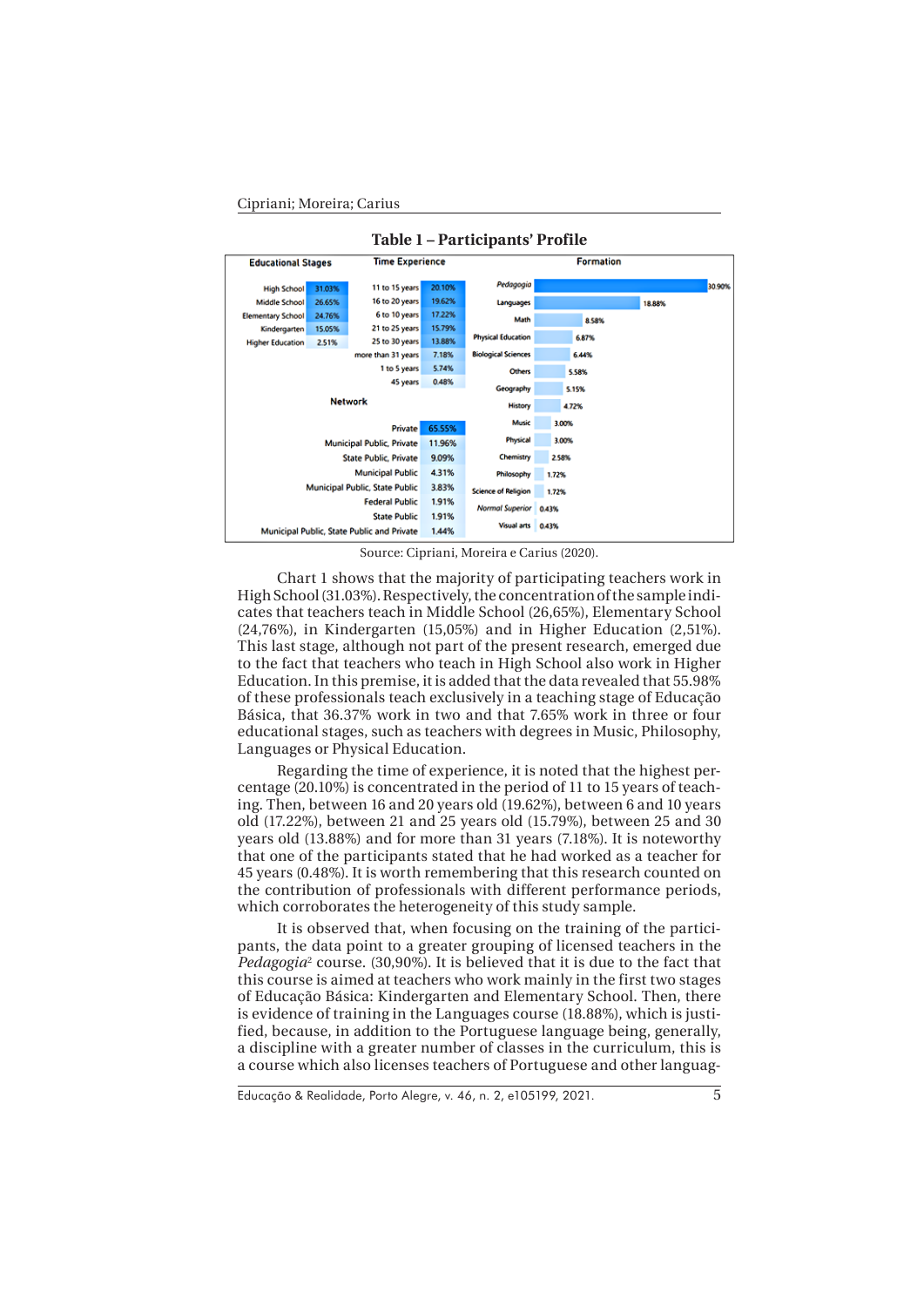es, such as English and Spanish. It is noted, however, that, in the main degrees, there was representation of teachers, although the percentages are different. In addition, it should be noted that the percentage of 5.58% was included in the bar called Others due to the fact that the participants had taken, in addition to the degree, other bachelor's courses such as Law, Psychology, Electrical Engineering, Communication and Social Service.

With regard to the performance network, the largest concentration of participating teachers is located in the private education network (65.55%). It is noticed that part of the participants works both in the private network and in the public network, in the municipal (11.96%), state (9.09%) or, still, in the private network and in the municipal and state public network (1.44%). There are those who teach only in public schools, whether in municipal education (4.31%), state education (1.91%) federal (1.91%) or in state and municipal public schools (3.83%).

**Table 2 – Adherence to Remote Teaching and Adoption of Platforms and Technologies**



Source: Cipriani, Moreira e Carius (2020).

Chart 2 illustrates the organization of data related to adherence to remote teaching and the adoption of platforms and technologies in the educational system of Juiz de Fora, through the pandemic. It is considered that 88.95% of the participants were, in some way, teaching by digital means, which represents the vast majority of the sample in this study. The results show that 8.17% of the teachers stated that they were not working in Education remotely and that 2.88% informed that they were teaching remotely in the private network, while the public network in which they work had not yet adopted this system. It should be noted that the period of data collection for this research took place between the months of April and May 2020 and that, until now, the public school system had not carried out any educational practices after the suspension of face-to-face classes.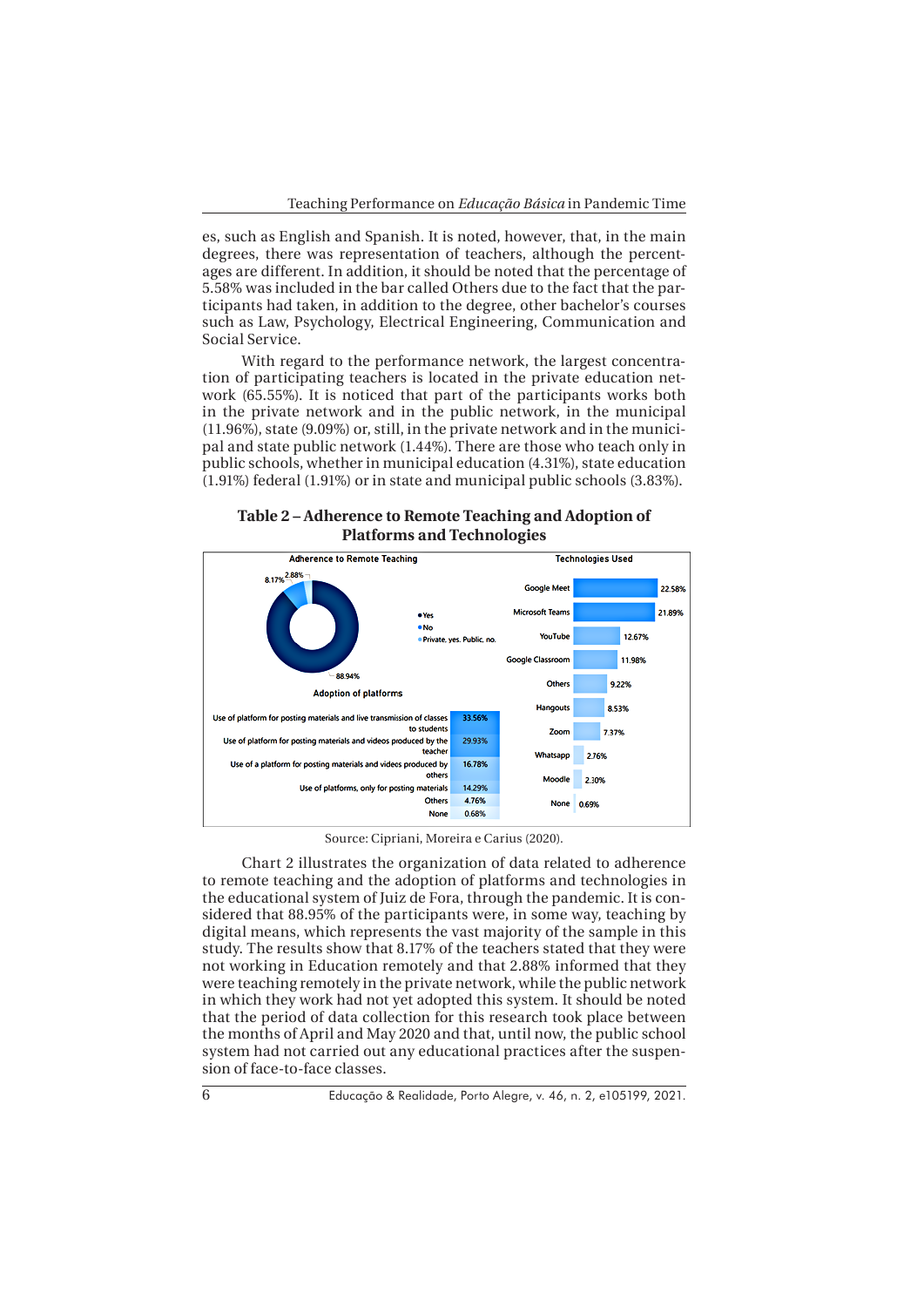The technologies most used by teachers, in the remote educational context, are associated with Google Meet (22.58%) and Microsoft Teams (21.89%). It is worth mentioning that, in a lower percentage, YouTube (12.67%), Google Classroom (11.98%), Hangouts (8.53%), Zoom (7.37%), WhatsApp (2.76%) and Moodle (2.30%). It was noticed that the words *Others* (9.22%) and *None* (0.69%) were also enunciated by the participants, when referring to the adoption of new digital technologies in their teaching practices.

Regarding the adoption of platforms, the highest percentages are concentrated on the use of these for posting materials and transmitting live classes to students (33.56%) followed by the use of the platform to post materials and videos produced by the teacher (29.93%). However, the use of platforms for posting material and videos produced by others (16.78%), or just for posting material (14.29%), appeared in the results. It was also noted that the option *Others* (4.76%) was present in the answers, and the option *None* (0.68%) was also pointed out, showing the lack of use of any type of platform by school institutions.

The results of the discursive questions were organized based on Content Analysis. Bardin (2011) asserts that the codification takes effect from precise rules when considering the raw data of the text, which, by clipping, aggregation, and enumeration, allow to achieve a representation of the content. In this perspective, the organization was considered through the choice of units, the enumeration in the word counting, the classification and the aggregation in the definition of the categories.

The information emerging from the answered questionnaires was grouped into category sets, as shown in the infographic (Figure 1):



**Figure 1– Category Sets of the Study** 

Source: Cipriani, Moreira e Carius (2020).

 The category sets that emerged from the initial definition of the analytical categories, by grouping the meaning of the content elements,

Educação & Realidade, Porto Alegre, v. 46, n. 2, e105199, 2021.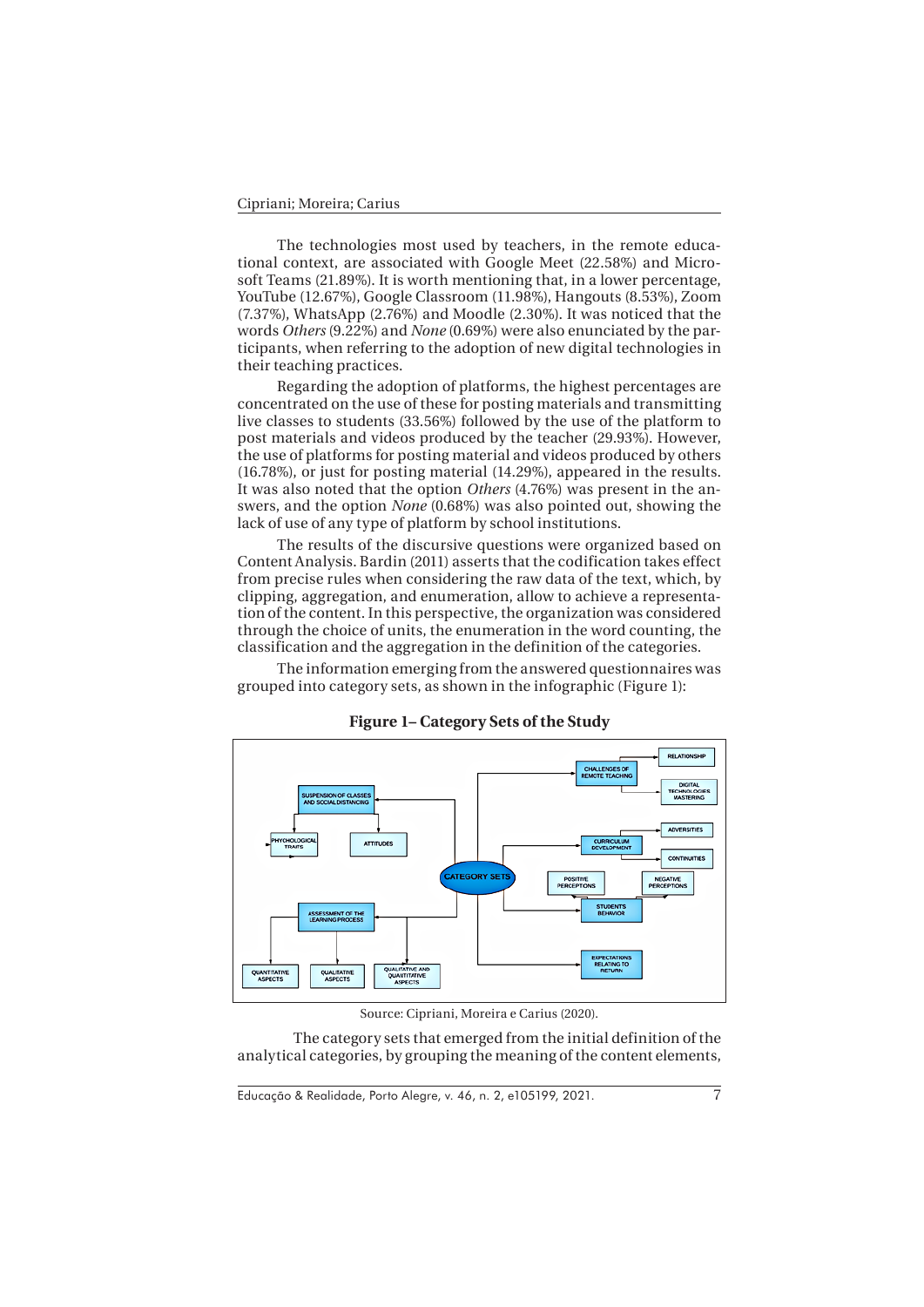were: Suspension of Classes and Social Distancing; Challenges of Remote Teaching, Curriculum Development, Assessment of the Learning Process; Student Behavior and Expectations Relating to the Return of Face-to-face Classes. In addition, in the last categorization, when a greater criterion and depth of the content clippings were estimated, categories that were linked to the initials were consolidated, as shown in Figure 1.

Some context units were selected to illustrate the discussion of results in each of the categories. However, due to the high number of participants, only a few examples of phrases that emerged from the explanations are presented and corroborated, among many others, with the saturation of the results. It should be noted that codes were assigned to each answer, organized according to the profile of each respondent, preserving the teachers' identity. Thus, in addition to receiving a number, the stages in which the professionals work were specified: Kindergarten, Elementary School, Middle School, High School, and, also, the network: Public (Pub) and/or Private (Pri). In case of the teacher's performance in more than one educational stage or teaching network, the abbreviations were added in a single code and separated by a hyphen.

## **Suspension of Face-to-face Classes and Social Distancing**

It was observed that the suspension of face-to-face classes and social distance triggered a series of thoughts, feelings and attitudes in the teachers that deserve to be highlighted. In this approach, for a better organization of this categorical set, two categories were structured: a) psychological traits and b) attitudes.

## *Psychological Traits*

The state of anxiety, worry and anguish were words that were repeated many times by most of the participants, as well as how they feel about missing the face-to-face contact with the students. In addition, terms that reveal fear, insecurity, fright, caution, discomfort, uncertainty, confusion, reflection, and impotence were also mentioned by the teachers. Attention is drawn to statements that teachers feel uncomfortable, that they are tired, burnt out, exhausted, stressed, pressured, overwhelmed, tense, depressed, irritated, feeling bad, frustrated, bored and sad, which points to the possibility of that the psychological and emotional health of the professionals have been affected by the situation experienced, therefore, they deserve attention and care. Faragher, Cass and Cooper (2005) state that there is an intense association between low levels of job satisfaction and mental and psychological problems, such as burnout, low self-esteem, depression, and anxiety. The following expressions represent some of the teachers' responses: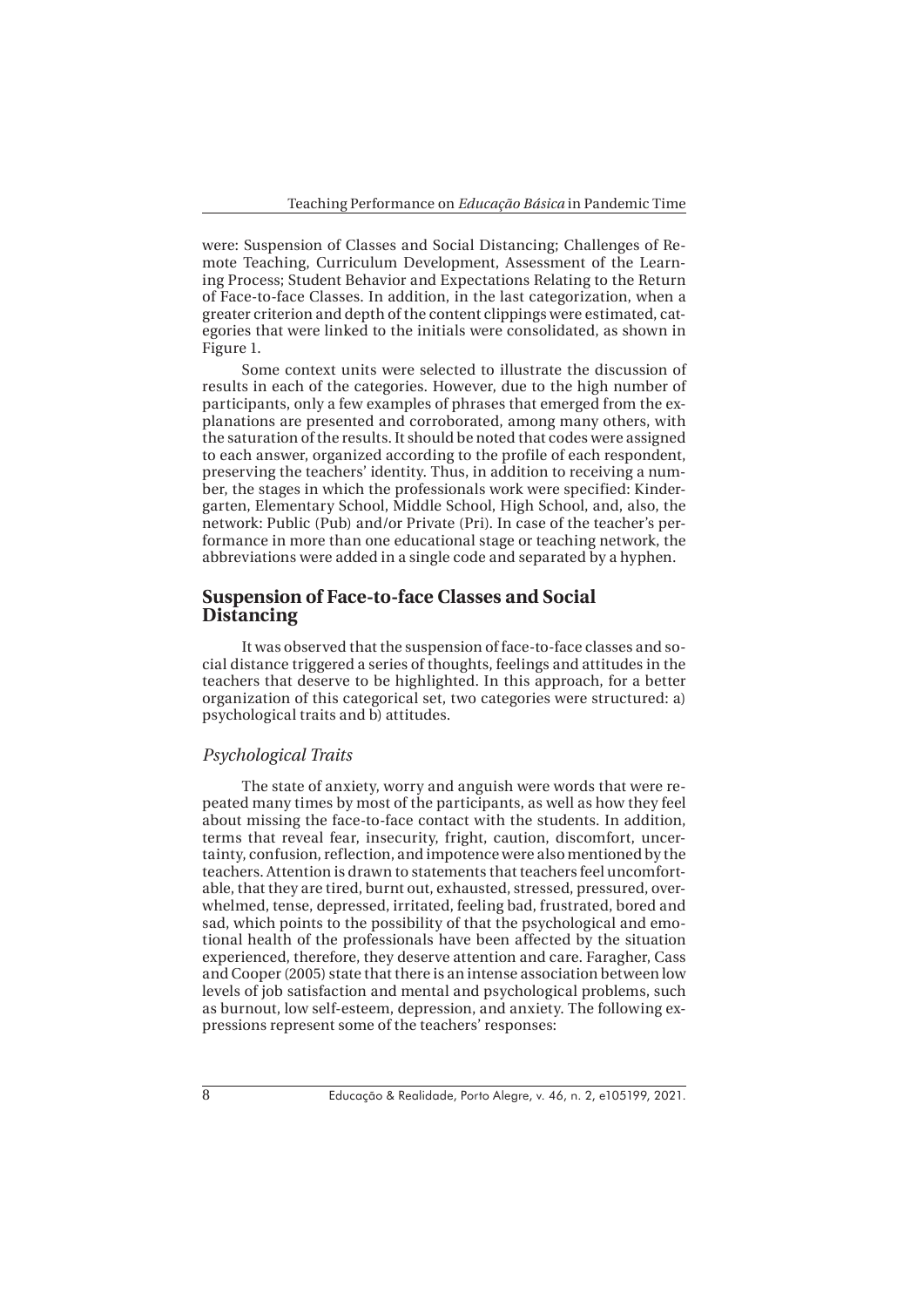Anxiety and concern take care of all preparation for classes, not all content we can work online, which also generates frustration (Kindergarten-Private5). I'm tense and anxious! Everything is new! Isolation, the way of working, living with imminent danger! (MiddlePrivate15). My feeling is that I miss the students, the classroom, and the school life. And, also of concern and fear in the face of the situation experienced by the country (KindergartenPrivate51). I feel exhausted and trying to maintain a less stressful routine as possible (ElementaryPrivate61). I feel distressed daily [...] (HighSchoolPrivate71). Emotionally tired and professionally drained (ElementaryPrivate131). Very afraid, insecure, and hard work (ElementaryPrivate150). It is a stressful and very tiring situation. [...] (ElementaryPublic153). There is a feeling of insecurity and concern about the situation and its possible consequences. Together, there is a physical and mental overload [...] (Middle-HighSchoolPrivate182). I am very afraid of everything that is happening. The pandemic brought fears, challenges, and uncertainties. I have a compulsive fear of returning to work, for people and cleanliness [...] (ElementaryPublic195).

Based on what was exposed by the vast majority of participants, in all educational stages of this study, it is observed that the results present thoughts and feelings that generate discomfort. When considering current issues in teacher training and performance, Moreira (2001) defends the articulation between interiority and exteriority, or, in other words, between the teacher's relationship with his own self and his external relationship with the world. Saraiva, Traversini and Lockmann (2020, p. 2) emphasize that Covid-19 "[...] breaks out abruptly to remind us of human fragility", which triggers fears such as unemployment, hunger, violence, of a becoming that opens without guarantee, of the certainty that we will not be what we used to be. Dussel (2020) clarifies that the particular affective climate is associated with surprise, anxiety and mixes variables of pessimism and optimism.

#### *Attitudes*

It was noticed that the teachers, despite the difficulties, were adapting to the situation of social detachment. The study revealed new learning with the suspension of face-to-face classes and the adoption of different means and working resources for online classes. In this direction, the different tools and methodologies emerged as challenges and discoveries. The need to reinvent itself, to re-signify practices and to encourage creativity were reinforced in the educational routine, in pandemic times. In this context, the teachers stated that the demands have increased and that they are working much more than usual, which caused the overload due to the greater effort and dedication. Gasparini, Barreto and Assunção (2005) mention the validity of studies aimed at understanding the inadequacy between the proposed and implemented educational changes, as well as the reality that workers face. The existing contradictions can be the source of the exposure to risk factors for illness in the category of education professionals. The following are examples of phrases selected by clipping the messages:It is quite complicated, because from night to day I became a YouTube teacher. On the other hand, I am learning new ways to teach, because I like challenges (HighSchoolPrivate32). It is a new situation, in which many mistakes and successes are made. But in a general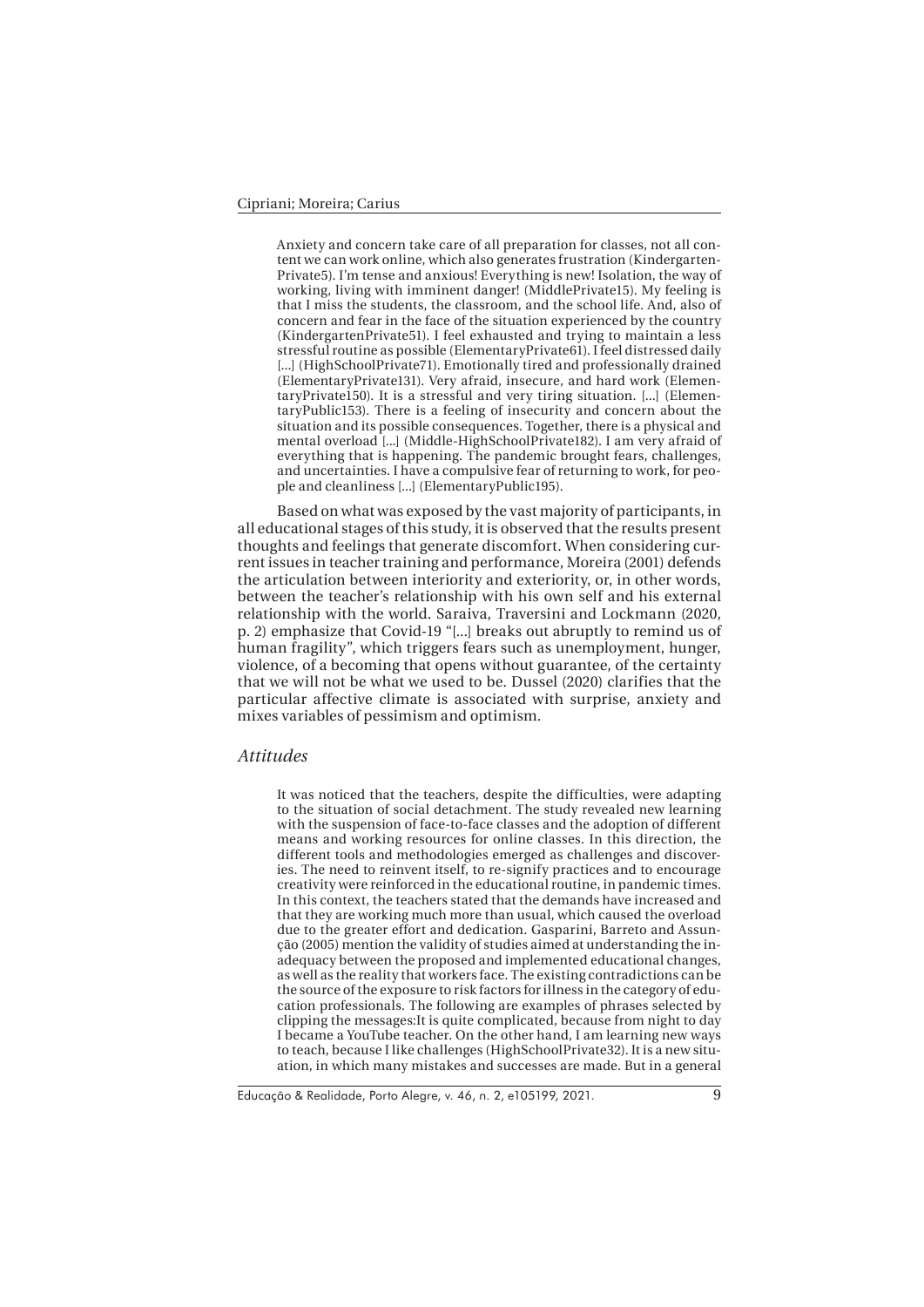panorama it has been a time of discovering tools and methodologies, as well as applying activities that would not be so successful in face-to-face classes (Middle-HighSchoolPrivate45). I confess that we are in difficult times, there were many charges initially. I had to adapt and use tools I was not used to. I think on the positive side, I was 'forced' to learn many things (Kindergarten-ElementaryPrivate-Public47). It is a totally innovative situation! I had to learn and adapt to this, if we can say so, New Age of World Education (HighSchoolPrivate66).

Attitudes related to beliefs were also noted in the content of the data and deserve to be highlighted. Terms such as hope, faith, perseverance, gratitude, and positive thinking are examples of greater recurrence. According to Pátaro (2007), it is possible to state that the subject has certain beliefs and tends to act according to them, starting to think and see the world through them. Here are some pronouncements:

Hopefully, as this period of isolation will pass (MiddlePrivate154). I have been trying to maintain tranquility through Faith (HighSchoolPublic147). Always putting God in front of everything to help us overcome this pandemic (ElementaryPublic-Private152). Every day, I have been looking for readings and prayers to calm my inner self. I have kept hope and faith. A feeling of gratitude for life too (Elementary-Middle-High-SchoolPrivate77).

The results of studies by Melo et al. (2015) showed that religiosity and spirituality correlate with quality of life and coping in adverse situations. In this panorama of uncertainties, the importance of support aimed at the psychological well-being of teachers is emphasized. Saraiva, Traversini and Lockmann (2020) state that insecurity, the need for quick adaptations, the invasion of the home by work, anxiety about the sanitary and economic conditions in the pandemic scenario are causing teachers a state of exhaustion.

## **Challenges in Remote Teaching**

The statements of the teachers associated with the compromised relationships between those involved in the educational process were highlighted: teachers, students, and families. In this regard, the emphasis on communication and information technologies in education remotely triggered important provocations, linked to the categories: a) relationships and b) domains of digital technologies.

#### *Relationships*

Difficulties in mobilizing, achieving attention and motivation in coordinating the participation of all students in online classes have recurrently appeared in the analysis of the results. Then, there were also statements that show the lack of understanding and recognition of teachers by families, as well as their unpreparedness in supporting students. It is also considered that the restriction of eye contact, feedback from students to teachers and from teachers to students were reported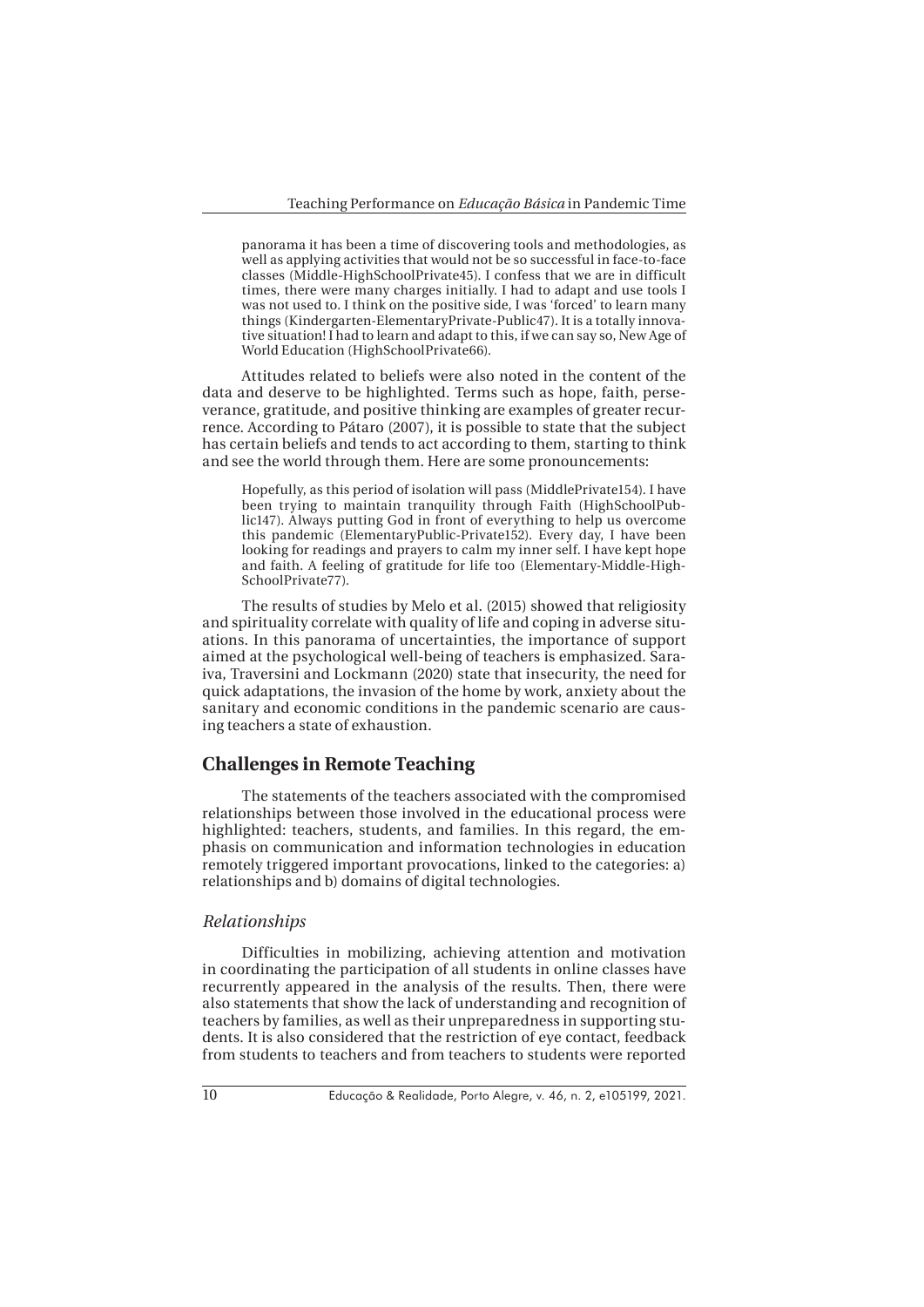as adversities in the context of the virtual classroom. Brait et al. (2010) state that the teacher-student relationship encompasses all dimensions of the teaching-learning process that takes place in the classroom. In this core, it was perceived, through the analyzed phrases, challenges and losses caused by physical distance, including the relationship with the families of the students:

It is difficult to reach all students, motivate them and maintain a good pace of content (HighSchoolPrivate02). Parental acceptance, in fact, prejudice. There are reports that we are only fulfilling the contract or that what is proposed is very bad ... And then, on the contrary, we are working hard so that the children have quality content (KindergartenPrivate05). Absence of visual connection on the monitoring of students (HighSchool-Private06). Not having feedback from students, as in face-to-face classes (HighSchoolPublic70). The big challenge is to provide students with an interactive, enjoyable, and attention-grabbing activity (KindergartenPrivate55). I like to see the eyes shine or even show disinterest! I like technology, but I love people! Not looking into my student's eye, for me, is a challenge (Elementary-Middle-HighSchoolPrivate77). It does not bring a complete perception of the message I sent them. It bothers me (High-SchoolPrivate87). I love to observe my students' reactions during classes, which makes online classes unfeasible (MiddlePublic-Private86).

It becomes evident that the teacher-student relationship was impacted by the change in the format of the face-to-face classes to the remote classes. Brait et al. (2010) point out that the teacher/student relationship, in the middle of the teaching-learning process, depends, fundamentally, on the environment, on the empathic relationship between the teacher and the students, on the ability to listen, reflect and discuss the students' level of understanding. It is noteworthy that, although there is the possibility of interaction through digital technological means, it does not seem to be satisfactory in *Educação Básica*, due to the fact that it restricts the attentive eye of the teacher and limits practices that strengthen the participation and understanding of the subjects involved. Ferreira and Barbosa (2020) consider that, in the midst of the chaos, teachers and students who manage to work remotely expect the meeting, the hug, the looks.

## *Digital Technologies Domain*

Learning to cope, to adapt to the dynamics of online classes was repeated by the participants as a challenging situation, as well as the lack of time for training, formation, and guidance in the preparation of materials and/or remote classes. In particular, the lack of equipment, an adequate environment for classes, the production of videos and the exposure of personal image emerged as related notes that were difficult for teachers, which seems to have corroborated the insecurity reported by some participants. The instability of the connections and the consequent difficulty in remote access were also mentioned:

First, having a good Internet and then working on the content in an attractive way to students. (Kindergarten-ElementaryPublic67). The diffi-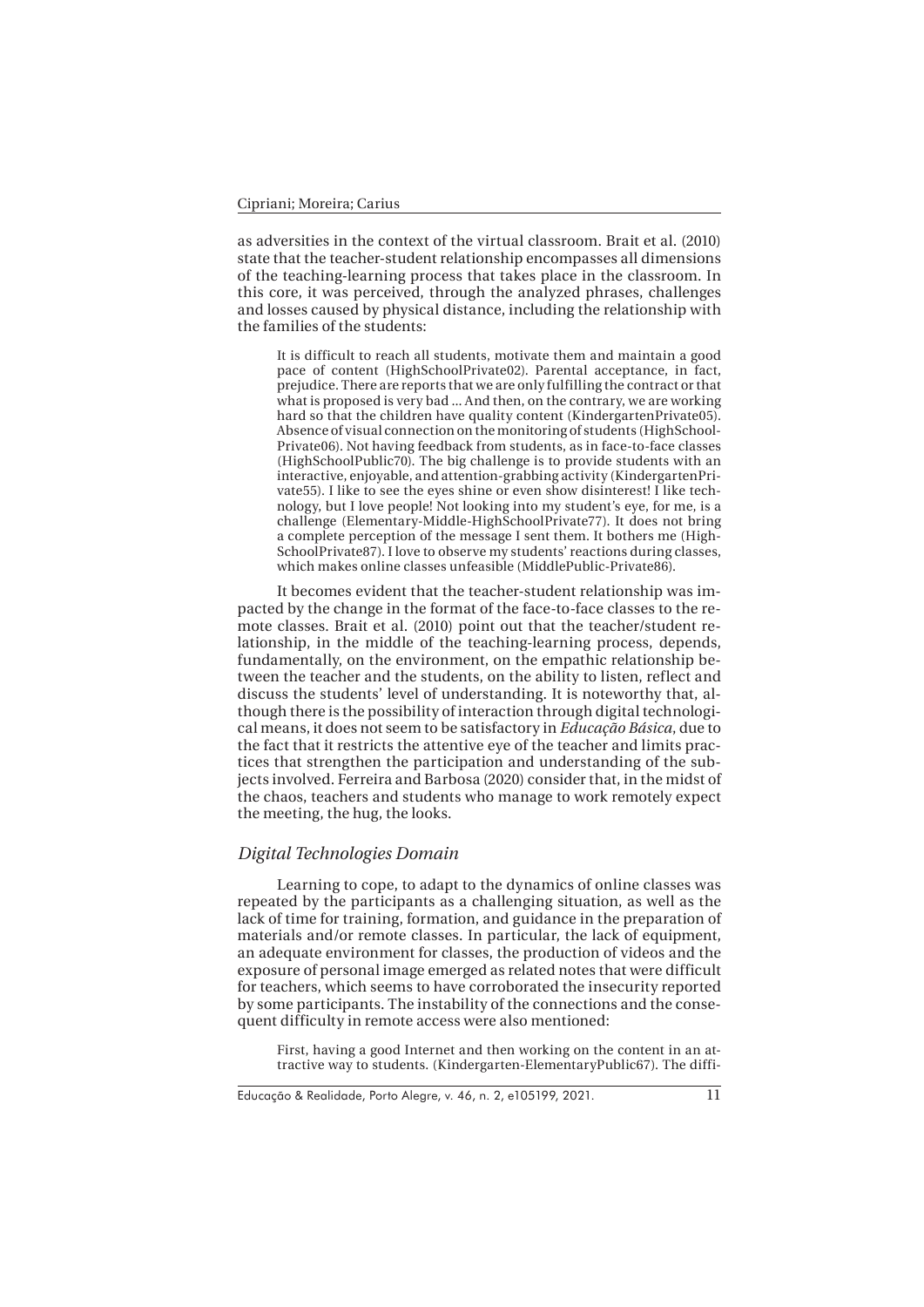culty of recording videos. (KindergartenPrivate162). Use the video tools (KindergartenPrivate59). Adequate space with light, silence and tranquility and Internet stability (Middle-HighSchoolPrivate145). Noises at home like TV on, parents talking, phone ringing, students with difficult access (Middle-HighSchoolPublic-Private03). It is still difficult to find intimacy with the practice of video classes (Middle-HighSchoolPublic-Private19). Adapt and learn in a timely manner the tools and their functions. The exposure of my image (KindergartenPrivate20). Understand the mechanism of each platform, as they have particularities that make the work tiring (HighSchoolPrivate38). Get in touch with new tools and learn quickly when needed (HighSchoolPublic-Private50). Learn in record time the use of different platforms (HighSchoolPrivate63).

Gadotti (2000), when discussing the current perspectives of education, affirms that the school is challenged to change the logic of knowledge construction and that, in this direction, young people tend to adapt more easily than adults to the use of the computer, because they were born in this new culture, the digital one. The author also stresses that new technologies have created spaces of knowledge and that the school needs to be a center of innovation. On the other hand, he points out that a future for humanity cannot be imagined without teachers. In this sense, the importance of training education professionals is underlined so that digital technologies can be used as effective resources, without the teaching mediation losing its real value in society and in face-toface interactions with students. Morgado, Sousa and Pacheco (2020, p. 5) recognize "[...] the inestimable contribution that technologies have made, both as a life support and as a mainstay of relationships", but do not discard the "[...] the possibility that all this phenomenon will slide into an even more technology-dependent future".

#### **Learning Process Assessment**

The National Guidelines to guide schools in Covid-19 pandemic times (Brazil, 2020b) suggest that the evaluations consider the actions of reorganizing the calendars of each education system before the new schedules for large-scale evaluations are established. The document also stresses that it is important to ensure a balanced assessment of students according to the different situations that will be faced in each education system, ensuring the same opportunities for everyone who participates in assessments at the municipal, state, and national levels. The Guidelines propose that the evaluations and exams for the conclusion of the 2020 school year for schools consider the curricular content actually offered to students, considering the exceptional context of public calamity, in order to avoid an increase in failure and dropout rates in Elementary, Middle and High School.

It can be seen from the guidelines of the Guidelines that the quantitative aspect seems to preponderate the qualitative, no matter how much attention is paid to the period of social detachment and the assurance of the same opportunities for the participation of all students in the assessments. It should be noted that if difficulties were already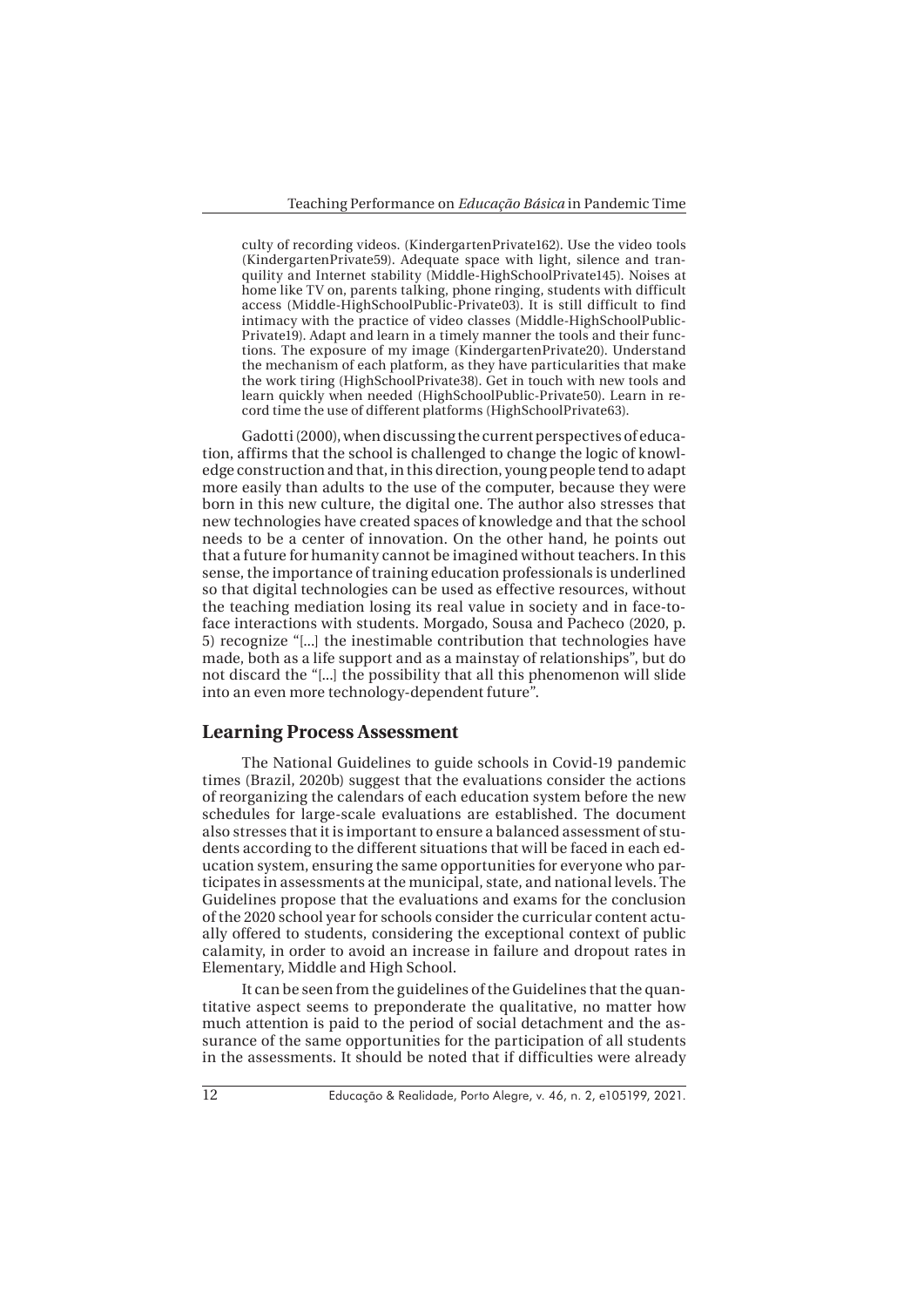noticeable in guaranteeing opportunities for all students, considering the social inequalities that are constant in Brazil, the more challenging it seems to be in pandemic and remote teaching times, students' access to digital technologies and the Internet, which enable the possibility and the right to the effective participation of students in conducting assessments, is made feasible.

It is emphasized that, in the research results, three evaluative aspects were dimensioned as categories: a) qualitative; b) qualitative and quantitative; and c) quantitative.

#### *Qualitative Aspects*

The observation of commitment, participation by audio and/or chats, the doubts expressed by students in online classes and the answers to questions asked by teachers during these classes were listed, repeatedly, as qualitative indicators in the evaluation process. It is added that the return of the activities proposed to the students was also mentioned, such as: the works, the videos recorded by the students, the exercises, and the questions of the textbook. According to Barreto (2001), qualitative assessment values the learning process and focuses on the possibilities of creating conditions for the school to work, differently, with the diversity of students. It is also noteworthy that the teachers stated that it is important to consider, in the conduct of the evaluation process, the feelings and experiences of the students in the context of social distance and remote classes:

Jobs and activities that students do at home and forward by email (High-SchoolPrivate04). The most effective way at the moment, I believe it is the student's participation during online classes, as well as the activities sent by the platform (Kindergarten-ElementaryPublic67). Through forums and chats (Elementary-Middle-HighSchoolPrivate77). Through participation, asking questions and carrying out proposed activities (High-SchoolPrivate21). They are moments of conversation, chat, and exchange of experiences. We are concerned not only with the contents worked on, but also with the children's feelings and experiences during this period (ElementaryPrivate23).

Feedback from students and parents emerged as an important return to the qualitative assessment process. A group of teachers in early childhood education and early years of elementary school claimed that it is not possible to assess students in this age group from a distance. Another group of teachers, however, reported that records of photos and videos taken by the children, with the help of their parents, were considered in the evaluative observation:

Through video and photos of the students' activities, they demonstrate that they really learned and did the proposed activity. I can comment on the mistakes and successes and the student corrects them if necessary (Middle-HighSchoolPublic-Private45). At the end of each day, we have feedback from each responsible person, through a message, video, or photo (KindergartenPrivate111). We have the support of those responsible for this process, since the students are very small (ElementaryPub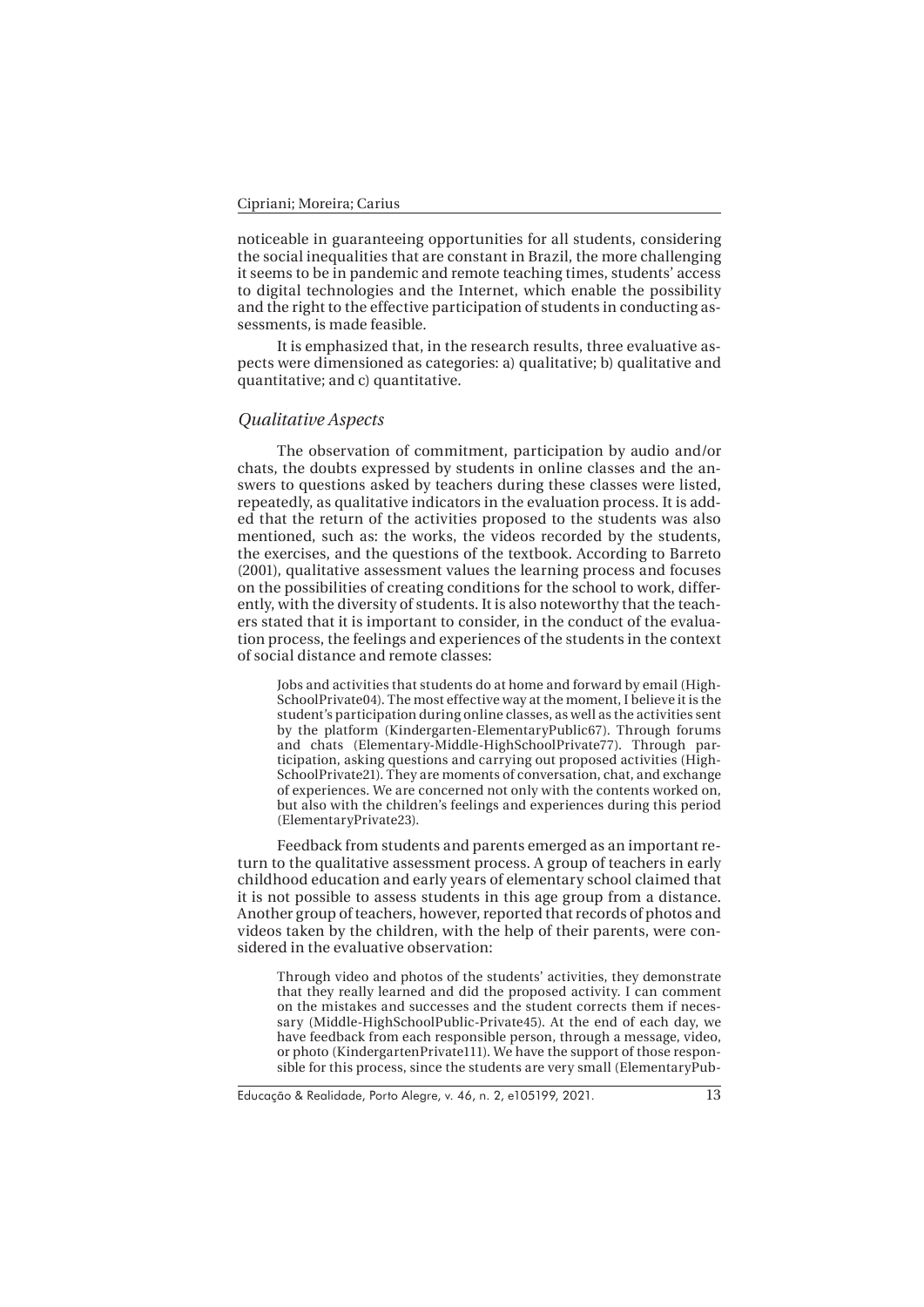Teaching Performance on *Educação Básica* in Pandemic Time

lic-Private157). In Kindergarten, the process is done through observation registration, since this interaction is not possible in this context, there is no learning assessment (KindergartenPrivate170).

The *Base Nacional Comum Curricular* guides, in relation to Kindergarten, that the educator's work comprises the set of practices and interactions that guarantee the plurality of situations and promote the full development of children (Brazil, 2017). It can be seen, through the phrases written by the teachers participating in the research, that the evaluation process for Early Childhood Education is even more committed to the emerging situation experienced, because, despite the efforts that teachers and families make at a distance to achieve the desired objective, mediations and face-to-face experiences make all the difference in the integral development of children.

#### *Qualitative and Quantitative Aspects*

It was noted, according to the statements of the teachers, greater constancy in the evaluation of the students considering both the qualitative and the quantitative approach, according to the following excerpts:

I have been asking for papers to be sent by e-mail, I do activity in the online classes with them, of record or orally, which I score. We are also using Google Forms to assist with bimonthly assessments (Kindergarten-ElementaryPrivate47). The process has taken place based on the participation of students via audio and chat platforms in a continuous assessment. Also, according to guidelines from school institutions, evaluations have been used through activities, tests and studies conducted online (HighSchoolPrivate180). Oral questions, didactic material exercises and evaluation by Forms. Spontaneous feedback during classes and simulated assessments on the Moodle platform. We tried to evaluate the entire route, but the institution demanded a formal 'evaluative activity' made on Google Forms (Middle-HighSchoolPublic-Private169). At the end of each class, I propose small questions and a bimonthly assessment has already been carried out through Forms (HighSchoolPrivate142). Participation in class, work, activities, and exam through Google Forms (Middle-HighSchoolPrivate126).

Barretto (2001, p. 63) clarifies that "[...] the emphasis on the process and the general conditions in which teaching is offered becomes essential for educators, students and educational institutions themselves to take advantage of the potential redirector of evaluation". The pandemic situation, in this premise, invites institutions and teachers, in the pandemic and post-pandemic, to reflect on the assessment and conditions for an effective mastery of knowledge by students, as well as for a training that extends to other spheres.

## *Quantitative Aspects*

It should also be noted that the statements that the evaluations were or will be made strictly through digital forms with objective questions, which corroborates the purely quantitative evaluation aspect: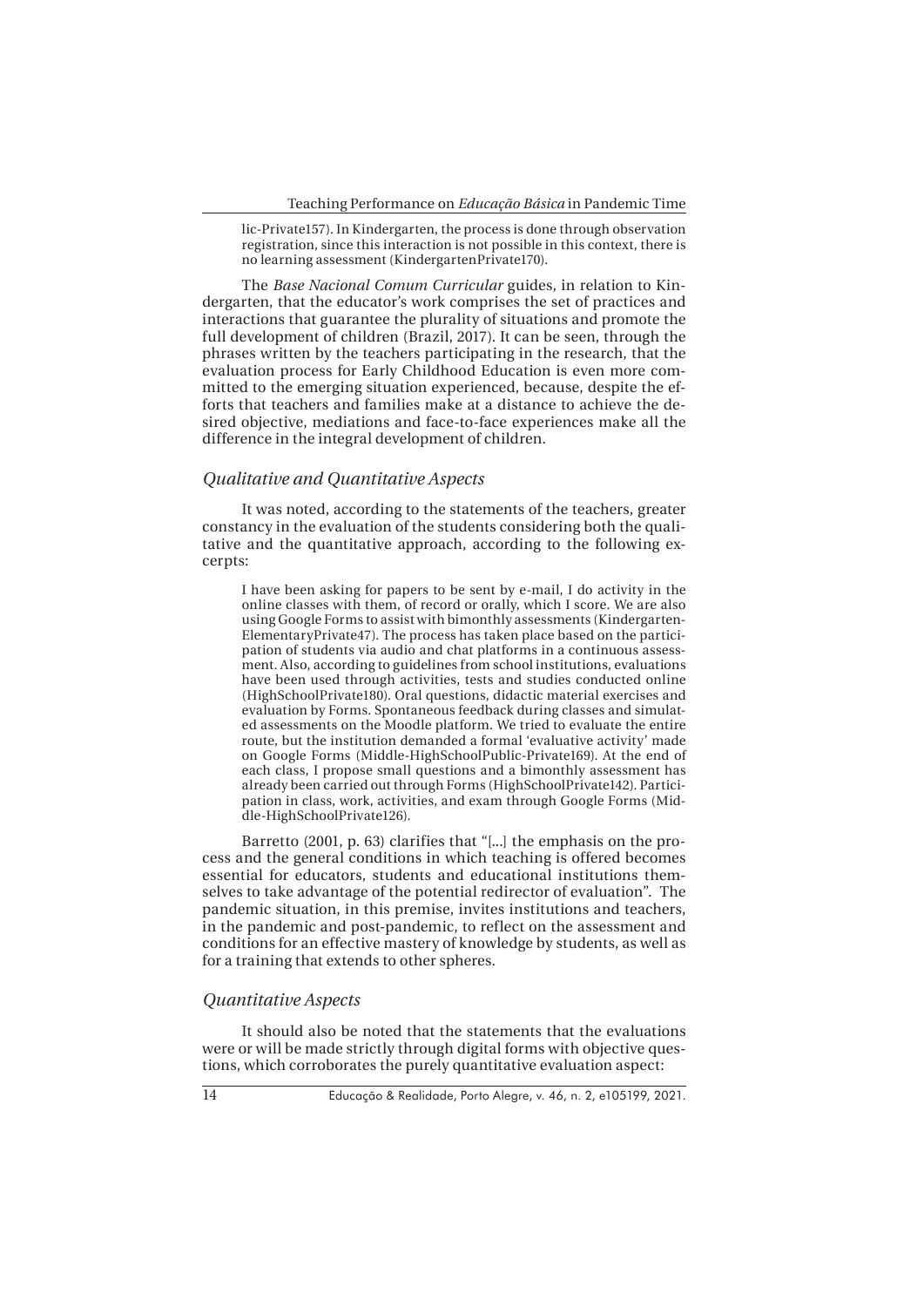Objective evaluations posted on the platforms (HighSchoolPrivate38). For participation and quick tests by Forms (Middle-HighSchoolPublic-Private39). During this period, they do online simulations, assembled by me, and applied by the school platform (HighSchoolPrivate87). Through the forms of the platforms (HighSchoolPrivate63). Through Google Forms, we set up the assessment and students have a period of 15 days to respond (ElementaryPrivate196).

The appreciation of standardized results, according to Barretto (2001), values the learning product, largely uses quantitative resources and high technology in the evaluation of school performance. The author agrees that the exclusive appreciation of some cognitive aspects of the curriculum leaves aside important dimensions in the education of the student. It is noteworthy that, even with the national and world calamity scenario, the tradition of evaluating to quantify seems to be still present in school culture.

There was also a relevant group of teachers who stated that they had not started the evaluation process with the students, according to some examples below:

During the period of online classes, there will be no assessments (High-SchoolPublic209). We haven't done specific evaluations yet (Middle-HighSchoolPublic-Private130). To date, we are not evaluating students (KindergartenPrivate55). There are no grade or participation assessments during this period (Middle-HighSchoolPublic-Pri85).

Although the qualitative and quantitative postulations are recognized in the teaching and learning evaluation process, the practices presented by the teachers point to the need "[...] to resume the regulatory function and the emancipatory function of the evaluation from a new perspective" (Barretto, 2001, p. 63). Saraiva, Traversini and Lockmann (2020, p.17) emphasize that student evaluations, via remote activities, should be carried out by teachers without prioritizing only the competencies provided for in official documents, but increasing the visibility of what was experienced and learned in the time of a pandemic and social isolation. The authors also reinforce that the use of large-scale assessments, to verify the learning of students during the period of remote education, is connected to the "[...] culture of performativity that increasingly prevails in educational fields".

## **Students' Behavior**

The *Base Nacional Comum Curricular* (Brasil, 2017) The base emphasizes training based on integral human development, which constitutes individuals capable of dealing with individual and collective challenges, valuing children and young people in all its dimensions: intellectual, physical, emotional, social, and cultural. The normative document emphasizes the importance of students being the protagonists in their learning and actively participating in the process of building, consolidating, and applying knowledge. In this sense, considering

Educação & Realidade, Porto Alegre, v. 46, n. 2, e105199, 2021.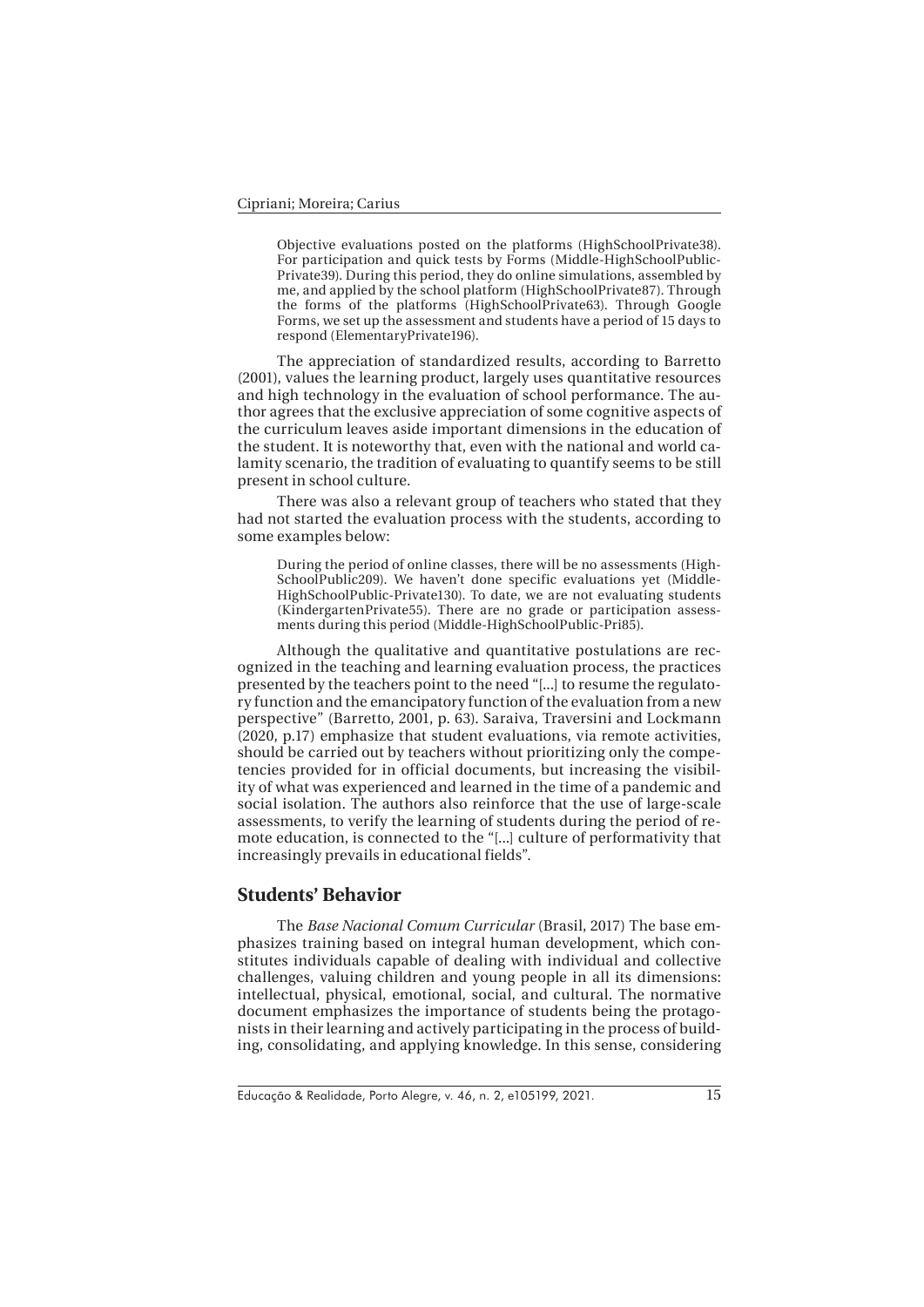the behavior of students by the teachers' insight is a relevant factor to be considered also in remote education. From the teachers' presentations, two important categories of perceptions were considered: a) unfavorable and b) favorable.

## *Unfavorable Perceptions*

The vast majority of teachers said they noticed students who were unmotivated, apathetic, and disinterested. The lack of commitment and/or immaturity were repeatedly mentioned, as well as the mention of the difficulty in focusing by students, due to distractions in the home environment. The little interaction/participation during the videoconference classes and the students' anxiety also emerged from the content analysis:

Too much anxiety and too little concentration (Middle-HighSchoolPublic-Private03). A little apathy, discouragement, and a lot of tension (MiddlePrivate119). Some have been really interested, but most are not taking it seriously (Middle-HighSchoolPublic-Private105). Few interact, the impression that many are not participating (Middle-HighSchoolPrivate30). Students lack maturity to adhere to this new method (ElementaryPrivate93). Insecurity and disinterest in the face of uncertainties (ElementaryPublic-Private18).

It becomes evident that the school environment favors a greater focus on students and is more conducive to the organization and development of study habits. According to Moreira (2017), although we live in a moment of questioning the project of modernity and changes in the social, political, cultural, and epistemological contexts, considering the post-modern times, the school still plays an important social role, what justifies the valorization of the diverse subjectivities that cohabit inside, in the dissemination of school knowledge.

#### *Favorable Perceptions*

On the other hand, some teachers also reported positive perceptions and stated that students are participatory and committed to remote classes. They reported that, surprisingly, students have adapted well to the virtual environment:

Great acceptance of the model now offered (KindergartenPrivate111). They have adapted very satisfactorily (MiddlePrivate43). Most students and families are getting involved (Elementary-Middle-HighSchoolPrivate35). They show interest and try to participate in the best way possible (KindergartenPrivate51). They are very participative, connected, in general (HighSchoolPrivate32). I was surprised by their enthusiasm and participation (HighSchoolPrivate92). Surprisingly, I noticed that some students showed an increase in levels of proactivity (Kindergarten-ElementaryPublic-Private107).

Coelho (2012) reinforces the importance of the school, both in its physical structure and in relation to teaching practices, adapting to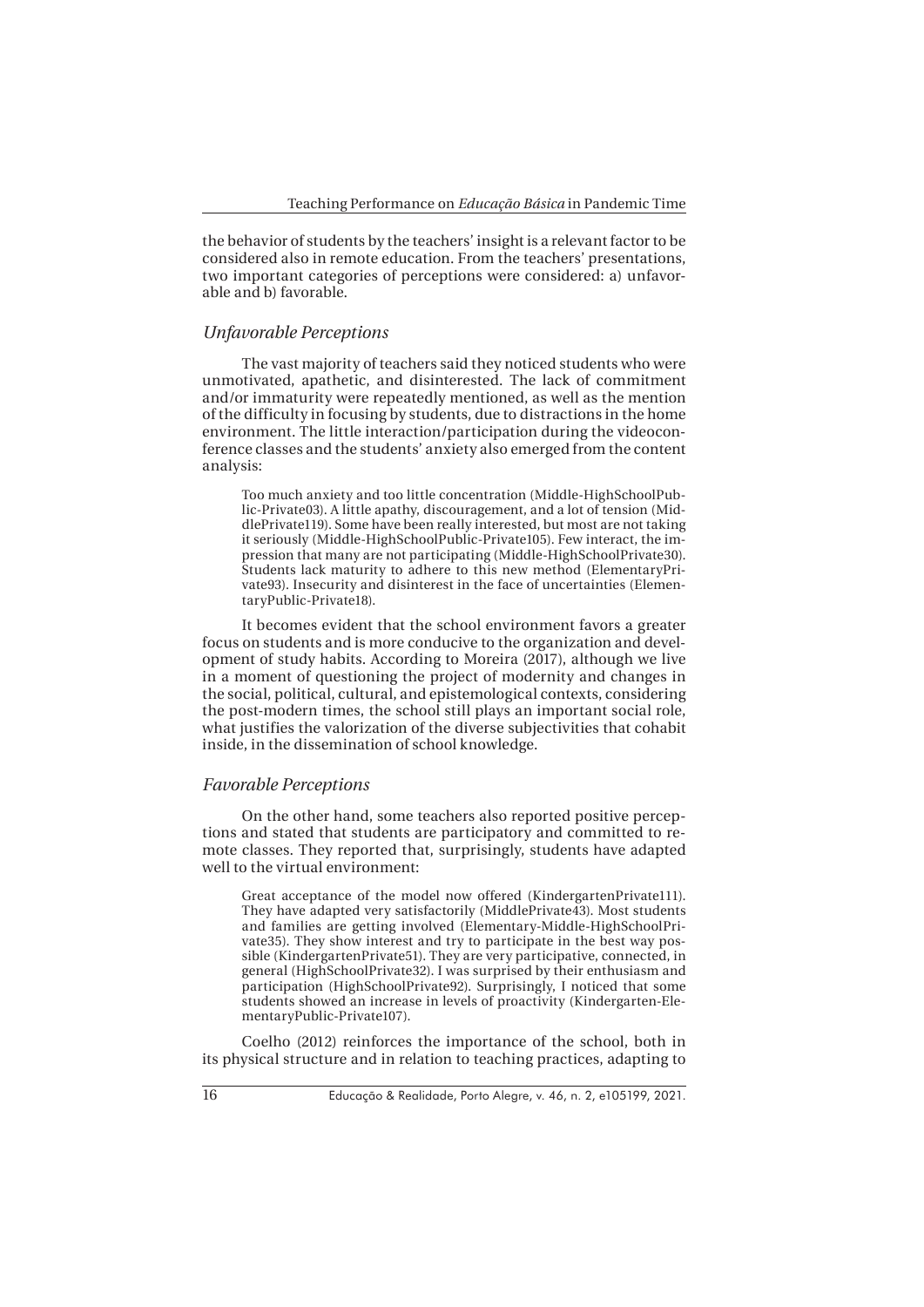receive the new type of student, considered digital native. According to the author, these students, born from the 1980s, are endowed with a natural technological competence, which should be explored in the classroom. Therefore, it is up to the school education system to pay attention to this students' potential, in order to optimize the learning in the institutions. After all, fundamental curricular crises of the previous century resulted from technological innovations (Morgado; Sousa; Pacheco, 2020).

## **Curriculum Development**

The curriculum can be defined as "[...] a construction and selection of knowledge and practices produced in concrete contexts and in social, political and cultural, intellectual and pedagogical dynamics" (Fernandes; Freitas, 2007, p. 9). In this context, when reflecting on school, curriculum and teaching, Moreira and Kramer (2007) emphasize that we live in hypermodern times, in which we are witnessing not the death of modernity, but its conclusion.

According to Candau (2016), insurgent experiences that point to other forms of organization of curricula, spaces, times, teaching work, relationships with families and communities, as well as management and practice relationships, remain peripheral, are not adequately viewed, nor strongly supported. Morgado, Sousa and Pacheco (2020) emphasize that the curriculum, as an experience centered on the social individual, leads us to reflect on the role of curriculum decision makers in times of social confinement. In this sense, the pandemic context experienced underlines the necessary attention to the curriculum and its consequences. It is emphasized that two main categories were highlighted: a) adversities and b) continuities.

#### *Adversities*

Teachers stated that the emerging situation validates the need for flexibility and adaptations in the educational process. In this perspective, clarity and focus in relation to what is essential is important in restructuring the curriculum, which needs to be rethought, reflected, considering the present and the future, according to the study participants. The teachers also pointed out that the time and pace of classes, as well as the content, had to be reduced, which leads to the intricate questioning of which knowledge is most valuable in the dissemination of the curriculum (Pacheco, 2013), mainly in pandemic time (Dussel, 2020). For Macedo and Fragella (2016), the knowledge that would be most valid was, for a long time, one of the central issues in the curriculum field and, if some still defend this centrality, certainly, they do not do it with the same certainty that there is only one answer or that this response hovers above power relations. In this perspective, according to the reports of the participants of this research:

Educação & Realidade, Porto Alegre, v. 46, n. 2, e105199, 2021.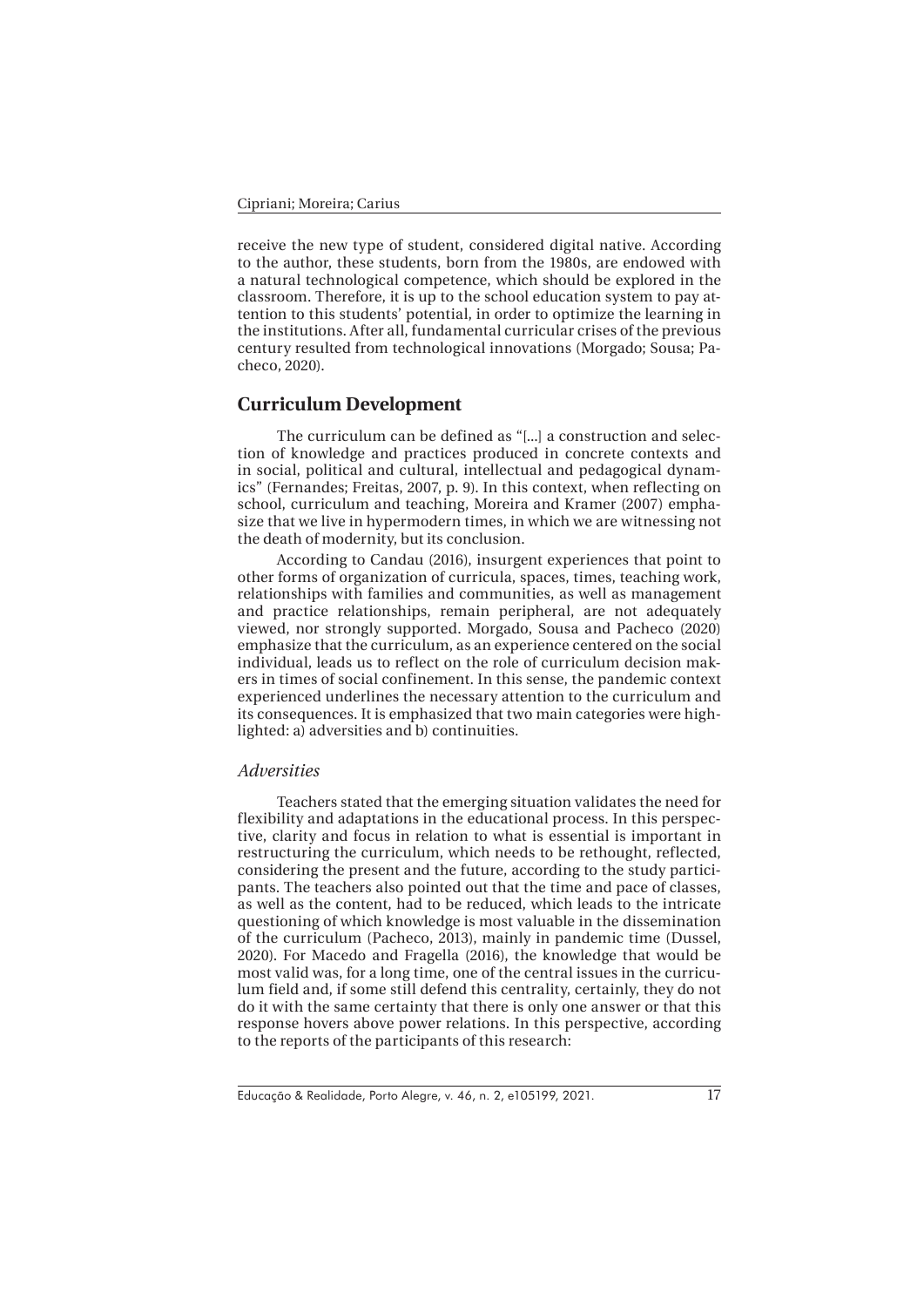We had to adapt everything, from planning, activities, evaluations, school calendar, etc. (ElementaryPrivate14). It is necessary to adapt the curriculum to the new reality (MiddlePrivate15). The learning dynamics are totally different. The student's need is not content. This he has on the Internet. What the student wants is to reflect on the existing content. Thus, the teacher has to change his class, making the student connect with new reasoning (Elementary-Middle-HighSchoolPrivate48). I believe that the pandemic forced us to relax the idea of a traditional contented education and with the sole objective of fulfilling programs (Middle-HighSchoolPublic-Private69). It required a complete redesign of the curriculum (Middle-HighSchoolPublic-Private39).

It is perceived that the reality experienced provoked important reflections and possible actions related to the development of the curriculum. According to Pacheco (2013), the centrality of the curriculum in educational activity is justified if it is synonymous with knowledge, with reference to a corpus of knowledge and values, socially and culturally recognized as valid. Morgado, Sousa and Pacheco (2020, p. 7) declare that the confinement caused by Covid-19 "[...] cannot create a state of isolation from the curriculum, because the curriculum is, in essence, a space for sharing". Thus, the authors emphasize that a new curricular conceptualization will be essential, in which the domain of curricular studies should focus.

#### *Continuities*

For a representative number of teachers, there were no major changes in the curriculum with the suspension of face-to-face classes, only the adequacy of the means occurred. Also, they explained that only with a return to the classroom context will it be possible to have a better view. Silva (2010) states that the use of technologies in the teaching and learning processes corroborates the movement of integration into the curriculum of the repertoire of social practices of students and teachers typical of the digital culture experienced in everyday life. In this premise, Morgado, Sousa and Pacheco (2020) emphasize the need for a profound debate about the role of the curriculum and educational technologies for society. Here are some testimonials from the participants of this research:

I think that only after the pandemic can we have a real assessment of the influence of this process on the curriculum (Middle-HighSchool-Private126). We cannot yet measure the impact caused (HighSchoolPrivate21). There was no interference in the curriculum, only readjustments of planning and evaluative activities (Middle-HighSchoolPublic-Private82). There has not yet been any interference in the curriculum, we are following what was planned for 2020 (HighSchoolPrivate142). We will collectively think about curricular interferences after returning to school (ElementaryPublic148). I did not perceive interference, unfortunately (Middle-HighSchoolPublic190). Only at the end will we have this vision (ElementaryPublic-Private11).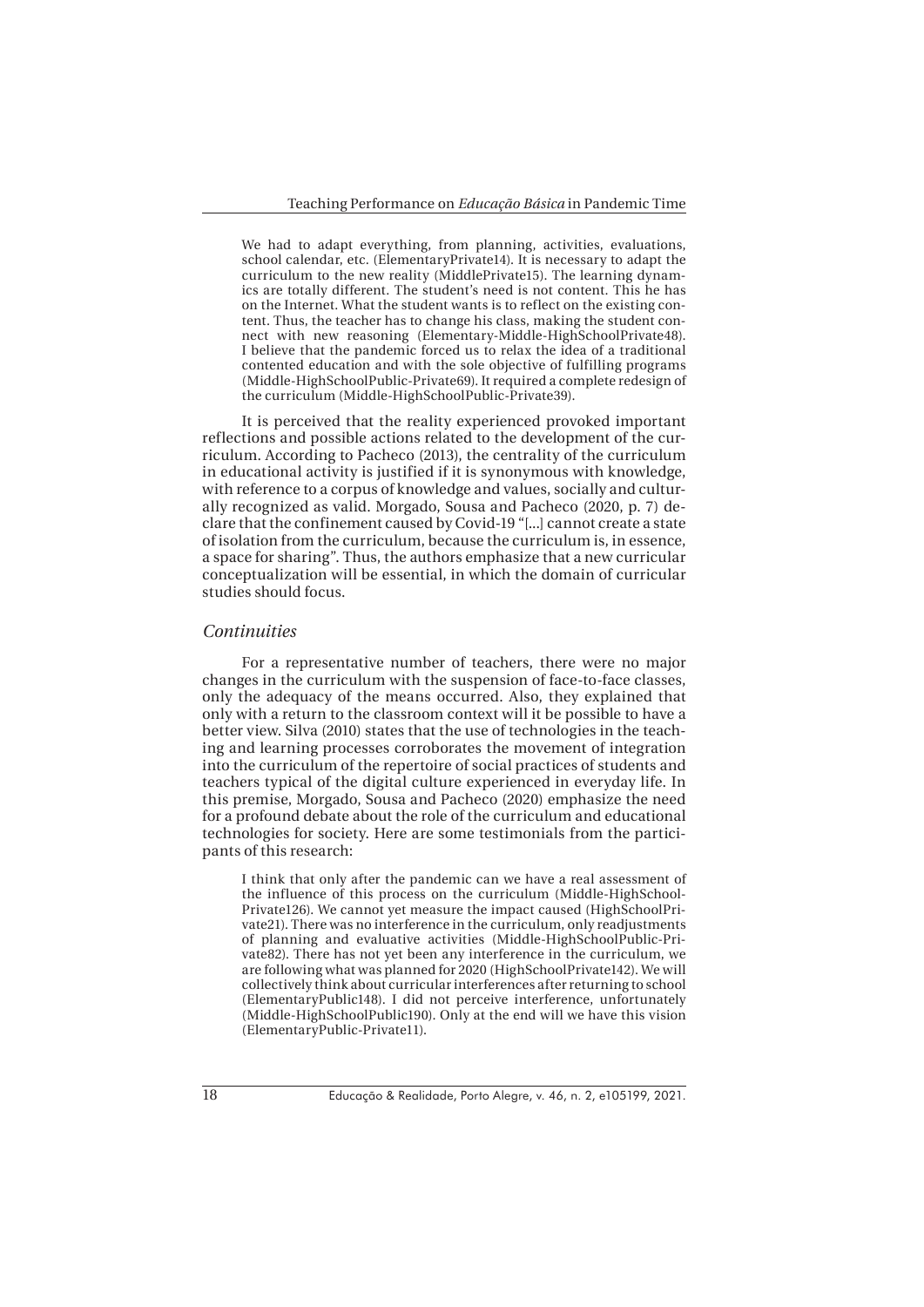Some participants declared nothing in relation to the curriculum, which can be reiterated by the fact that part of the sample works in the public school system, because, until the time of data collection, it had not yet adopted the remote education system, aggravating accentuated social asymmetries in the conditions of access to education. Moreira and Kramer (2007) highlight the tension that exists in the curricular process between two focuses: school knowledge and culture, emphasizing that the curriculum involves both understanding the everyday environment and committing to its transformation. In this direction, the pandemic scenario reinforces the importance of the reflection made by Ponce (2009) when questioning which world and which human being we want to have from now on. The authors Morgado, Sousa and Pacheco (2020, p. 2) add: "What curricular transformations occur before the need for social confinement?"

## **Expectations Related to Return to Face-to-face Classes**

It was found a repetition of terms related to the fear in relation to safety and the difficulty to manage health issues in the prevention of the contagion of Covid-19, when returning to face-to-face classes. Most teachers expect this return to be as soon as possible, although it is difficult to imagine when and how it will occur. Professionals are convinced that it will be a moment marked by countless challenges and many said they believe it will not be soon:

Much longing and expectation to return as soon as possible, but, above all, with security for everyone. Very afraid to know how this time impacted children and family (KindergartenPrivate20). We will come back recognizing the new territory that was established with the arrival of the virus. I think that, effectively, the classes will only return in August or September. I believe it will be a very delicate situation (HighSchoolPrivate21). The possibility of physical contact, the discrimination of those who present some symptom of the disease, the number of students in the classroom. Anyway, it will be a time of great challenges for us, educators (Middle-HighSchoolPublic-Private37).

The teachers estimated that there is a greater appreciation of physical coexistence, human relations, and the teacher's face-to-face work, on the part of the school community and society as a whole, when returning to classes at educational institutions:

This isolation may be responsible for a greater appreciation of the physical presence of the teacher, many parents are realizing the challenges that teachers face in a classroom (Middle-HighSchoolPublic-Private03). We had to learn to live away from people, we had to learn to look at the other, even at a distance, our attitudes directly affect the other, and that was never so clear at that moment (Kindergarten-Elementary-Middle-HighSchool13). The valorization of the human being as a fundamental point for learning (Middle-HighSchoolPublic-Private65). I believe that we are no longer the same, neither teachers nor students. We will arrive at a different school, which has experienced different proposals. We will be other people when we meet. Other children, other professionals, other parents (ElementaryPrivate14).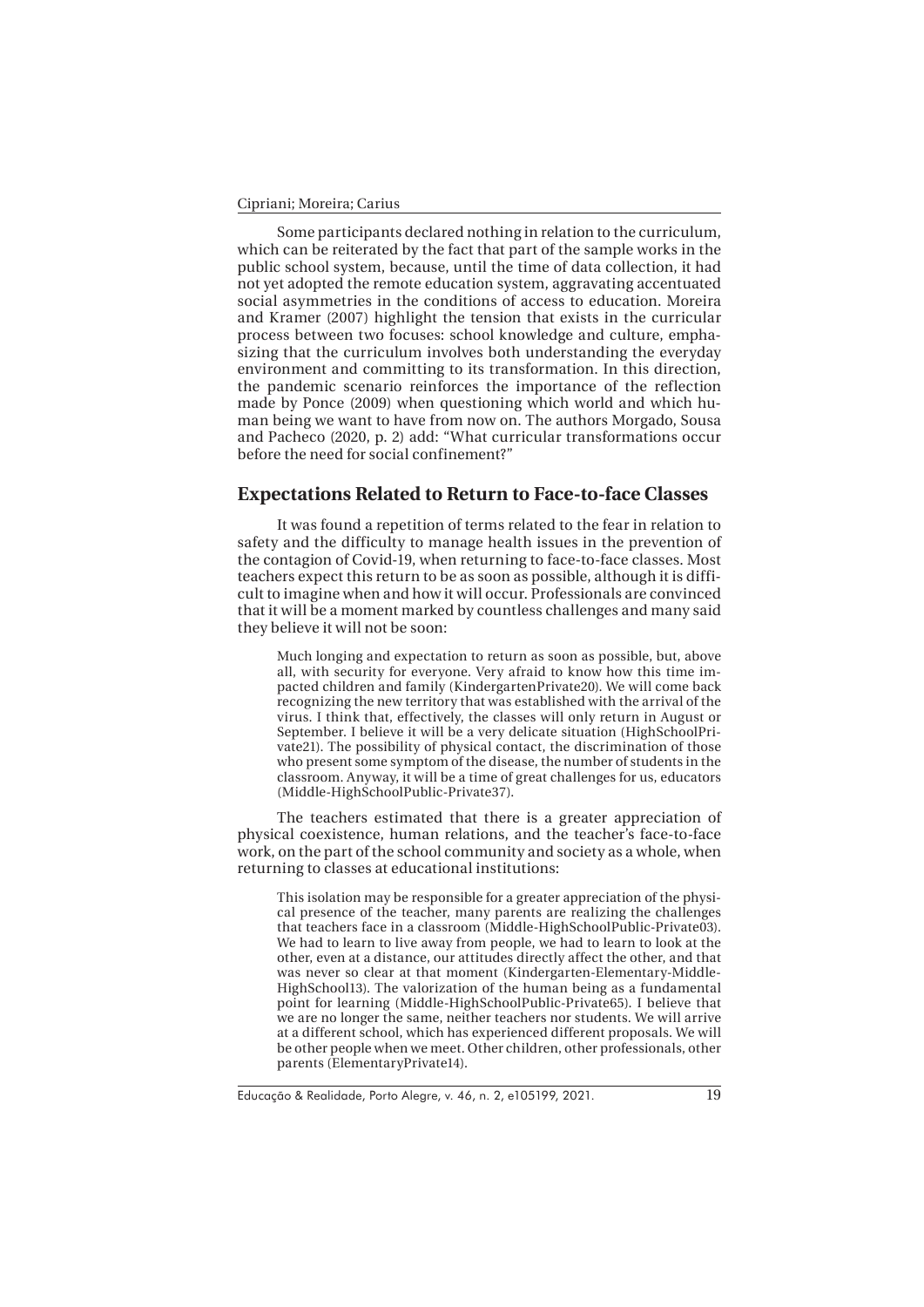Participants stressed that some changes will remain and that these are necessary for innovation in teaching dynamics. However, they stated that it will take time for (re) adaptation, who are apprehensive about the emotional impacts, with the mental health of students and post-pandemic teachers. They are also concerned with welcoming back to school in schools. In this sense, they stressed the importance of listening and dialogue, even because they believe that there will be a big difference and lag between the levels of learning:

We will need an adaptation time and, mainly, listening to the students (HighSchoolPrivate04). Concerned with the emotional and health of everyone, especially us teachers, who are working under screens almost 12 hours a day (ElementaryPrivate12). I think that the normal, as we knew, will never exist again and, therefore, the technology applied to learning will be an effective reality in educational institutions (HighSchoolPrivate41). Concerned about the psychological state of the students (MiddlePrivate43). Children will need to understand the school routine again. They will need to feel welcomed and safe again in the school environment (KindergartenPrivate51). First, we do not know whether this return will be normal, I believe not. I believe that we will change a lot both in social life and in the use of new methodologies (HighSchoolPrivate63). I think everything is very lost, we do not know exactly what to expect, when and how it will all end (KindergartenPrivate72). If society does not understand that an adaptation period will be necessary to return to the classroom, this will be traumatic! (Middle-HighSchoolPublic-Private95).

It is noticed that new times, spaces, and school relations tend to be unveiled in the reorganization of classroom classes so that the subjects of the school community can (re)adapt in a safe and effective way. Dussel (2020) asserts that, in the face of the new world order or disorder, it is important to maintain balance and dream of another possible school, other ways of teaching, another link with knowledge and culture in school relations.

## **Final Considerations**

This article sought to recognize and analyze thoughts, feelings, challenges, and perspectives experienced by teachers of *Educação Básica* in Juiz de Fora during the pandemic caused by Covid-19 and the consequent suspension of face-to-face classes in *Educação Básica* schools. The categories that emerged in this study converge with the questioning of Dussel (2020) when reflecting on the effects of the *domestization* of schools in intersection with pre-existing inequalities, with technologies and pedagogical practices.

The results of the present research pointed out that, while the institutions of the private education network were, in some way, offering education remotely, the schools of the public network had not yet initiated this action, which accentuates the scenario of educational inequalities in the city. Fears regarding the way the educational process will be developed in public schools were configured as problematic by the participating teachers. Ferreira and Barbosa (2020) point out that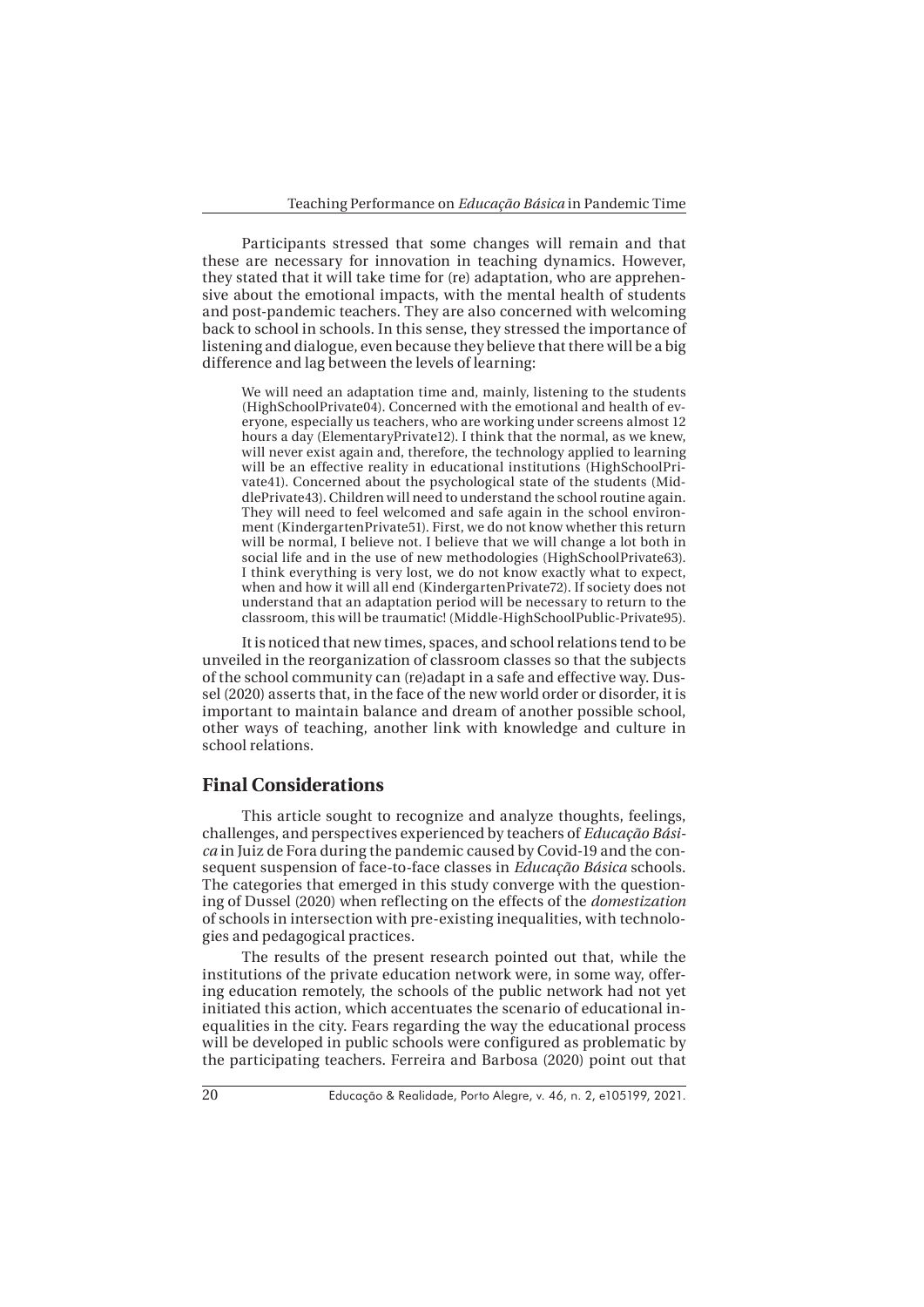the precarious situation to practice remote teaching and access to this emerging teaching modality are added to the difficulties of students in the domestic environment, which further limits access to education.

The records made by the professionals showed a state of anxiety, concern, and anguish, culminating in the work overload in the situation experienced, which highlights the importance of support aimed at the psychological well-being of teachers. The difficulties in the adoption of new means, resources and methodologies by teachers reinforce the need for continuing education and greater support for professionals in the acquisition and use of information and communication technologies, without the mediation of teachers losing their real value in society. Saraiva, Traversini and Lockmann (2020) emphasize that the inclusion of technology in a technicist way tends to place teaching activity in the Era of 24/7 (twenty-four hours and seven days a week), without the separation between work and activity domestic. This premise points to the need to consider changes in the teaching profession and its meaning in the digital reality (Morgado; Sousa; Pacheco, 2020) to avoid the scrapping of teachers' careers.

The limitation of the interaction between teachers and students was considered a major factor, including the absence of important feedbacks in the teaching-learning process. In this sense, physical presence in the school context was considered essential in *Educação Básica*. In addition, it is emphasized that school institutions will have to assess the impacts caused on the curriculum and its consequences. Morgado, Sousa and Pacheco (2020) emphasize that it is necessary to find meanings about the pandemic phenomenon experienced and analyze the consequences in the curriculum construction and in the personal and social development of human beings.

It is believed that, from now on, school education will undergo many transformations and reframings. In this direction, studies that consider *Educação Básica* in pandemic times, in other cities and states of the country, seem valid to think about the education of the future.

Translated by Sabrina Mendonça Ferreira

Received on July 08, 2020 Approved on January 27, 2021

#### **Notes**

1 In Brazil, in comparison with the American model, *Educação Básica* refers to: *Educação Infantil* (Kindergarten), to *anos iniciais do Ensino Fundamental* (Elementary School), to *anos finais do Ensino Fundamental* (Middle School) and *Ensino Médio* (High School). Therefore, we choose to translate Ensino Fundamental as Elementary and Middle Schools and we do not translate *Educação Básica*, keeping the use of the term in Portuguese.

2 We do not translate Pedagogia as *Pedagogy*, keeping the term in Portuguese, considering that, in Brazil, the Pedagogia course allows the exercise of teaching

Educação & Realidade, Porto Alegre, v. 46, n. 2, e105199, 2021.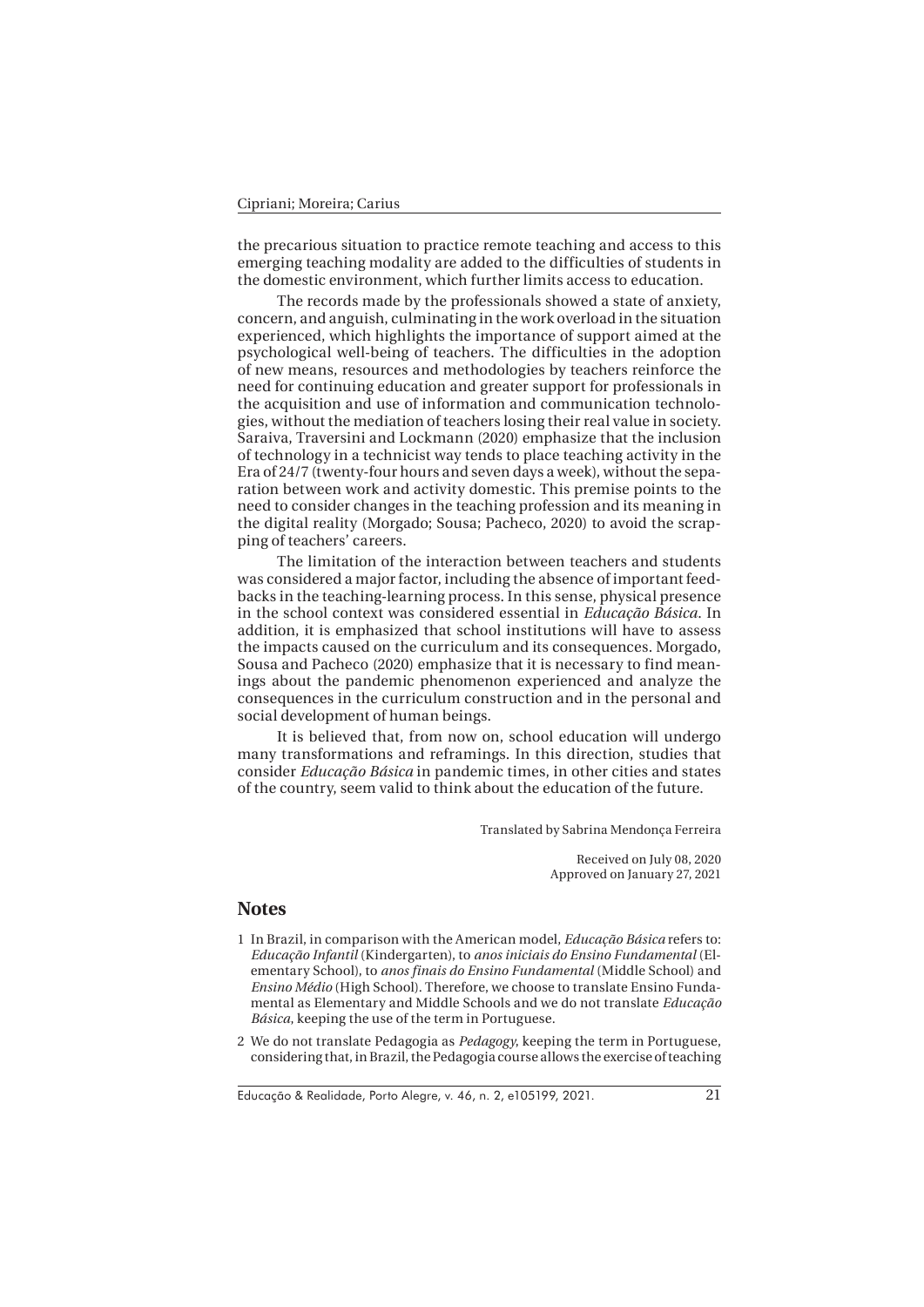in Educação Infantil and anos iniciais do Ensino Fundamental- in American system, the Bachelors or Master's Degree in Early Childhood and Elementary Education is a formation requirement for working in Kindergarten and Elementary School levels.

# **References**

BARDIN, Laurence. **Análise de Conteúdo**. São Paulo: Edições 70, 2011.

BARRETTO, Elba Siqueira de Sá. A Avaliação na Educação Básica entre Dois Modelos. **Educação & Sociedade**, ano XXII, n. 75, ago. 2001.

BRAIT, Lílian et al. A Relação Professor/Aluno no Processo de Ensino e Aprendizagem. **Itinerarius Reflectionis**, Revista Eletrônica do Curso de Pedagogia do campus Jatái-UFG, v. 8, n. 1, jan./jul. 2010.

BRASIL. **Base Nacional Comum Curricular**. Brasília: MEC, 2017. Disponível em: <http://basenacionalcomum.mec.gov.br/images/BNCC\_20dez\_site.pdf>. Acesso em: 22 jun. 2020.

BRASIL. Lei nº. 13.979, de 06 de fevereiro de 2020. **Diário Oficial [da República Federativa do Brasil]**, Brasília, DF, Atos do Poder Legislativo, 2020a.

BRASIL. **Diretrizes Para Orientar Escolas da Educação Básica e Instituições de Ensino Superior**. Aprovada no dia 28 de abril de 2020, pelo Conselho Nacional de Educação (CNE). Brasília: Ministério da Educação, 2020b.

CANDAU, Vera Maria Ferrão. Cotidiano Escolar e Práticas Interculturais. **Cadernos de Pesquisa**, Maranhão, v. 46, n. 161, p. 802-820, jul./set. 2016.

CHAER, Galdino; DINIZ, Rosa Pereira; RIBEIRO, Elisa Antônia. A Técnica do Questionário na Pesquisa Educacional. **Evidência**, Araxá, v. 7, n. 7, p. 251-266, 2011.

COELHO, Patrícia Maria Farias. Os Nativos Digitais e as Novas Competências Tecnológicas. **Texto Livre Linguagem e Tecnologia**, Belo Horizonte v. 5, n. 2, 2012. Disponível em: <http://periodicos.letras.ufmg.br/index.php/textolivre>. Acesso em: 21 jun. 2020.

DUSSEL, Inês. A Escola na Pandemia: Reflexões Sobre o Escolar em Tempos Deslocados. **Práxis Educativa**, Ponta Grossa, v. 15, p. 1-16, jul. 2020.

FARAGHER, Brian; CASS, Monica; COOPER, Cary. The Relationship Between Job Satisfaction and Health: a meta-analysis. **Occupational and Environmental Medicine**, Londres, v. 62, p. 105-112, 2005.

FERNANDES, Cláudia de Oliveira; FREITAS, Luiz Carlos de. **Indagações Sobre Currículo**: currículo e avaliação. Organização do documento: Jeanete Beauchamp, Sandra Denise Pagel, Ariciléia Ribeiro do Nascimento. Brasília: MEC, Secretaria de Educação Básica, 2007. Disponível em: <http://portal.mec.gov.br/ seb/arquivos/pdf/Ensfund/indag5.pdf>. Acesso em: 15 maio 2020.

FERREIRA, Luciana Haddad; BARBOSA, Andreza. Lições de Quarentena: limites e possibilidades da atuação docente em época de isolamento social. **Práxis Educativa**, Ponta Grossa v. 15, p. 1-24, jul. 2020.

GADOTTI, Moacir. Perspectivas Atuais da Educação. **São Paulo em Perspectiva**, São Paulo, v. 14, n. 2, 2000.

GASPARINI, Sandra Maria; BARRETO, Sandhi Maria; ASSUNÇÃO, Ada Ávila. O Professor, as Condições de Trabalho e os Efeitos Sobre sua Saúde. **Educação e Pesquisa**, São Paulo, v. 31, n. 2, p. 189-199, maio/ago. 2005.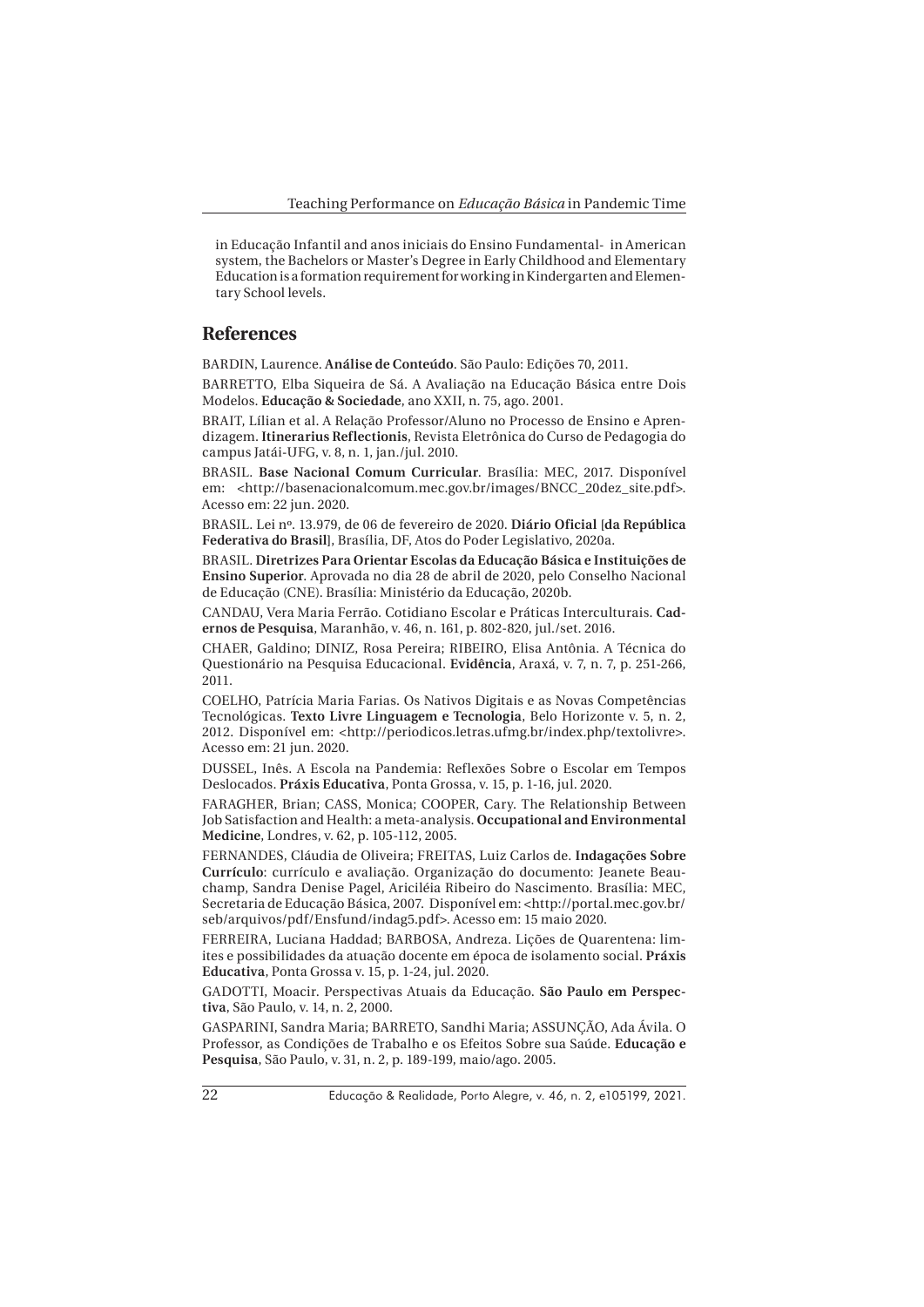#### Cipriani; Moreira; Carius

GIL, Antônio Carlos. **Métodos e Técnicas de Pesquisa Social**. 5. ed. São Paulo: Atlas, 1999.

MACEDO, Elizabeth; FRAGELLA, Rita de Cássia Prazeres. Apresentação – Políticas de currículo ou Base Nacional Comum: debates e tensões. **Educação em Revista**, Belo Horizonte, v. 32, n. 2, p. 13-17, abr./jun. 2016.

MARCONI, Maria de Andrade; LAKATOS, Eva Maria. **Técnicas de Pesquisa**. 3. ed. São Paulo: Atlas, 1999.

MELO, Cyntia de Freitas et al. Correlação entre Religiosidade, Espiritualidade e Qualidade de Vida: uma revisão de literatura. **Estudos e Pesquisas em Psicologia**, Rio de Janeiro, v. 15, n. 2, p. 447-464, 2015.

MINAS GERAIS. Decreto NE nº. 113, de 12 de março de 2020. **Diário do Executivo**, Belo Horizonte, Caderno 1, 2020a.

MINAS GERAIS. Decreto nº. 47.886, de 15 de março de 2020. Publicado pelo governador do estado de Minas Gerais. **Diário do Executivo**, Belo Horizonte, Caderno1, 2020b.

MINAS GERAIS. **Deliberação nº. 18, de 22 de março de 2020**. Belo Horizonte: Comitê Extraordinário COVID-19, 2020c.

MINAS GERAIS. Conselho Estadual de Educação, aos 27 dias de março de 2020. **Orientações relacionadas à reorganização das atividades escolares**. Belo Horizonte: Secretaria Estadual de Educação, 2020d.

MOREIRA, Antonio Flavio Barbosa; KRAMER, Sonia. Contemporaneidade, Educação e Tecnologia. **Educação & Sociedade***,* Campinas, v. 28, n. 100, p. 1037- 1057, out. 2007. Edição Especial.

MOREIRA, Antonio Flávio Barbosa; SILVA JUNIOR, Paulo Melgaço da. Conhecimento Escolar nos Currículos das Escolas Públicas: reflexões e apostas. **Currículo sem Fronteiras**, v. 17, n. 3, p. 489-500, set./dez. 2017.

MOREIRA, Antonio Flávio Barbosa. Currículo, Cultura e Formação de Professores. **Educar em Revista**, Curitiba, n. 17, p. 39-52, 2001.

MORGADO, José Carlos; SOUSA, Joana; PACHECO, José Augusto. Transformações Educativas em Tempos de Pandemia: do confinamento social ao isolamento curricular. **Práxis Educativa**, Ponta Grossa, v. 15, p. 1-10, jul. 2020.

OMS. Organização Mundial da Saúde. **Folha Informativa – COVID-19 (doença causada pelo novo coronavírus)**. Disponível em: <https://www.paho.org/bra/ index.php?option=com\_content&view=article&id=6101:covid19&Itemid=875>. Acesso em: 7 jun. 2020.

PACHECO, José Augusto. Estudos Curriculares: desafios teóricos e metodológicos. **Ensaio**: avaliação e políticas públicas em educação, Rio de Janeiro, v. 21, n. 80, p. 449-472, jul./set. 2013.

PÁTARO, Cristina Satiê de Oliveira. Pensamento, Crenças e Complexidade Humana. **Ciências & Cognição**, Rio de Janeiro, v. 12, p. 134-149, dez. 2007.

PONCE, Branca Jurema. A Educação em Valores no Currículo Escolar. **Revista E-Curriculum**, São Paulo, v. 5, n. 1, dez. 2009.

SARAIVA, Karla; TRAVERSINI, Clarice; LOCKMANN, Kamila. A Educação em Tempos de Covid-19: ensino remoto e exaustão docente. **Práxis Educativa**, Ponta Grossa, v. 15, p. 1-24, ago. 2020.

SILVA, Maria da Graça Moreira da. De Navegadores a Autores: a construção do currículo no mundo digital. In: ENCONTRO NACIONAL DE DIDÁTICA E PRÁTI-CA DE ENSINO, 2010, Belo Horizonte. **Anais...** Belo Horizonte: Universidade Federal de Minas Gerais, 2010.

Educação & Realidade, Porto Alegre, v. 46, n. 2, e105199, 2021.